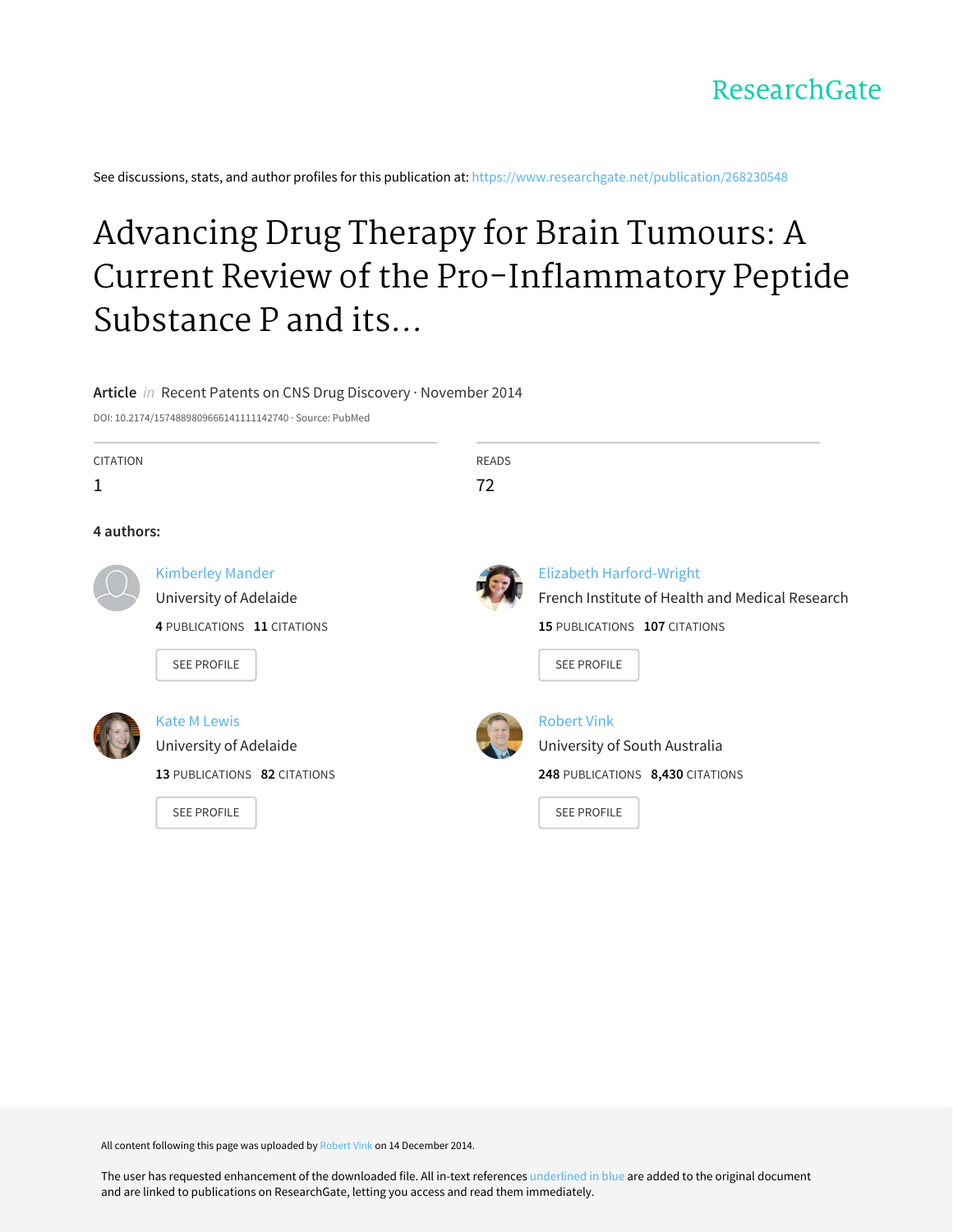# **Advancing Drug Therapy for Brain Tumours: A Current Review of the Pro-inflammatory Peptide Substance P and its Antagonists as Anti-cancer Agents**

Kimberley Mander, Elizabeth Harford-Wright, Kate M. Lewis and Robert Vink\*

*Adelaide Centre for Neuroscience Research, Discipline of Anatomy and Pathology, University of Adelaide, and \*Division of Health Sciences, University of South Australia, Adelaide, Australia* 

*Received: September 09, 2014; Revised: November 04, 2014; Accepted: November 04, 2014*

**Abstract:** Evidence for the involvement of the Substance P (SP)/NK1 receptor system in the development and progression of cancer strongly supports its potential as a therapeutic target in malignancies. Novel strategies for approaching cancer treatment are urgently required particularly with regard to tumours of the central nervous system (CNS), which are notoriously difficult to effectively treat and associated with extremely poor prognosis for many patients. This is due, in part, to the presence of the highly specialised blood-brain barrier, which is known to restrict common treatments such as chemotherapy and hinder early tumour diagnosis. Additionally, tumours of the CNS are difficult to surgically resect completely, often contributing to the resurgence of the disease many years later. Interestingly, despite the presence of the blood-brain barrier, circulating tumour cells are able to gain entry to the brain and form secondary brain tumours; however, the underlying mechanisms of this process remain unclear. Tachykinins, in particular Substance P, have been implicated in early blood-brain barrier disruption via neurogenic inflammation in a number of other CNS pathologies. Recent evidence also suggests that Substance P may play a central role in the development of CNS tumours. It has been well established that a number of tumour cells express Substance P, NK1 receptors and mRNA for the tachykinin NK1 receptor. This increase in the Substance P/NK1 receptor system is known to induce proliferation and migration of tumour cells as well as stimulate angiogenesis, thus contributing to tumour progression. Accordingly, the NK1 receptor antagonist presents a novel target for anti-cancer therapy for which a number of patents have been filed. This review will examine the role of Substance P in the development of CNS tumours and its potential application as an anti-cancer agent.

**Keywords:** Blood-brain barrier, CNS tumours, glioma, metastases, substance P, tight junctions.

# **INTRODUCTION**

 Cancer is currently the leading cause of death and disability worldwide with future projections estimating annual cases of cancer will rise from 14 million in 2012 to 22 million within the next two decades [\[1\]](https://www.researchgate.net/publication/6416786_LIF_upregulates_expression_of_NK-1R_in_NHBE_cells?el=1_x_8&enrichId=rgreq-b0d70aede874858f301fcc6219be96ac-XXX&enrichSource=Y292ZXJQYWdlOzI2ODIzMDU0ODtBUzoxNzQ0MDYwODA5MzM4ODhAMTQxODU5MzA1ODY0OA==). While improvements to treatment and early diagnosis have led to an increased survival rate for many common cancers, the incidence of cancer burden is still increasing [2]. Tumours of the central nervous system (CNS) represent one of the more clinically feared diagnoses of cancer, primarily due to the challenge they pose with regard to treatment and poor patient outcome [3]. Specifically, functional barriers unique to the CNS, such as the blood-brain barrier (BBB), and efflux transporters add further complexity with regard to diagnosis and treatment. The presence of the BBB is known to restrict the delivery of effective and safe treatment agents such as chemotherapy [4, 5]. Accordingly, alternate treatment options are often aggressive, limited and largely unsuccessful, with many patients succumbing to their CNS tumour(s) within months of diagnosis [6]. As such, a greater understanding of CNS tumours and the development of targeted treatments continues to be at the forefront of current research [\[7\].](https://www.researchgate.net/publication/230696027_Drug_treatment_for_melanoma_progress_but_who_pays_REPLY?el=1_x_8&enrichId=rgreq-b0d70aede874858f301fcc6219be96ac-XXX&enrichSource=Y292ZXJQYWdlOzI2ODIzMDU0ODtBUzoxNzQ0MDYwODA5MzM4ODhAMTQxODU5MzA1ODY0OA==) 

 Primary brain tumours account for approximately 2% of all cancer incidence and despite this low rate, confer a disproportionate rate of morbidity and mortality due to their potential for progressive growth and interaction with critical neurological structures [8]. More than 256,000 new cases were diagnosed in 2012, with an alarming 189,000 deaths recorded for the same year [\[1\]](https://www.researchgate.net/publication/6416786_LIF_upregulates_expression_of_NK-1R_in_NHBE_cells?el=1_x_8&enrichId=rgreq-b0d70aede874858f301fcc6219be96ac-XXX&enrichSource=Y292ZXJQYWdlOzI2ODIzMDU0ODtBUzoxNzQ0MDYwODA5MzM4ODhAMTQxODU5MzA1ODY0OA==). Primary brain tumours arise from cells native to the brain  $\lceil 9 \rceil$ . Given that specialised glial cells such as astrocytes outnumber their post-mitotic neuronal counterparts and retain their proliferative capacity, it is unsurprising that neoplasms of glial origin account for the majority of primary adult CNS tumours [10]. Secondary brain tumours however, significantly outweigh the diagnosis of primary cerebral neoplasms - occurring 5-10 times more frequently [11, 12]. The development of metastases to the brain represents a crucial marker in the progression of the disease, specifically, the propensity of malignant cells to evade treatment, disseminate, survive and proliferate in a new location [6]. It is reported that approximately 20-40% of all adult patients with a systemic malignancy will present with a secondary symptomatic brain metastasis over the course of their disease [13]. Clinically, both primary and secondary tumours will often be accompanied by a myriad of neurological deficits which vary depending on tumour size, location and rate of progression [14]. Headache, nausea and vomiting are the most commonly described presenting fea-

<sup>\*</sup>Address correspondence to this author at the Division of Health Sciences, University of South Australia, South Australia, 5001, Australia; Tel: +61 8 8302 2029; Fax: +61 8 8302 2030; E-mail: robert.vink@unisa.edu.au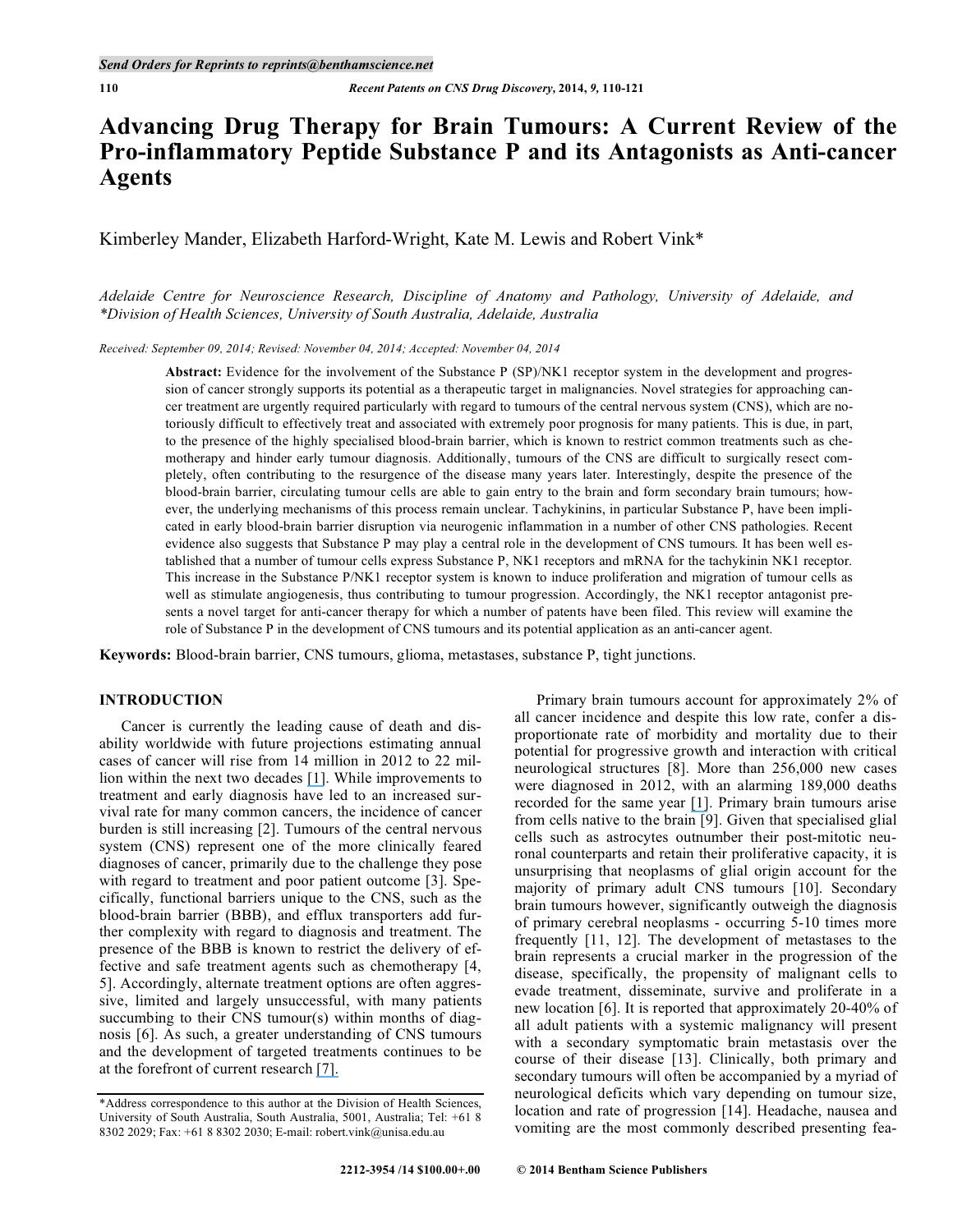tures and often indicate diffuse consequences of the spaceoccupying lesion, such as a raised intracranial pressure (ICP) [12]. As tumours develop or multiply, progressive focal neurological deficits such as visual disturbances, hemiparesis and aphasia will often become more pronounced and may elucidate tumour location [3].

 The diagnosis of a brain tumour, either primary or secondary, presents a challenging and complex clinical situation in terms of devising an appropriate and effective treatment protocol for patients [15]. Often treatment will be multidisciplinary involving a combination of definitive treatments directed against the tumour designed to eradicate malignancy, as well as adjunctive agents such as corticosteroids or anticonvulsants to control symptoms such as cerebral oedema and seizures. Standard treatment protocol involves surgery typically followed by radiotherapy and/or chemotherapy [5]. The total surgical resection of a tumour remains the goldstandard treatment for a localised primary intracranial neoplasm [4]. Benign lesions are the most receptive to surgery as they contain well-defined margins enabling comprehensive removal of tumour tissue and improved patient survival [15]. However, a number of factors often preclude patients from undergoing curative surgery; for example, the anatomical location of the tumour may render it inoperable due to close proximity of critical structures such as the brainstem or vital vasculature. For cases not conducive to complete surgical resection, de-bulking surgery is often performed whereby maximal tumour tissue is removed allowing for a reduction in mass effect and the immediate alleviation of symptoms associated with increased ICP or seizures [16]. Unfortunately, microscopic foci of tumour cells commonly persist post surgery allowing the potential resurgence of the disease. Consequently, a course of postoperative radiotherapy is often administered to supplement surgery.

 Radiotherapy is enlisted as an adjunctive therapy or primarily when a tumour is not amenable to complete surgical resection [17]. Whole-brain radiotherapy (WBRT) is considered to be the mainstay therapy for patients with multiple intracranial metastases at diagnosis [18]. The median survival of patients with brain metastases treated with WBRT is generally 2 to 6 months, with only 10% to 15% surviving beyond a year [19, 20]. Alternatively, stereotaxic radiosurgery (SRT) will precisely deliver a high dose of radiation to the tumour area and thus requires the location and size of the tumour to be well characterised. Directed radiotherapy is advantageous as it allows for specific targeting of tumour cells whilst sparing the surrounding healthy brain tissue and reducing the side effects often associated with WBRT. Typically SRT will be reserved for patients with a low number of cerebral tumours less than 3cm in diameter that are unable to be surgically resected [21]. Large tumours or tumours compromised by oedema are often difficult to control with SRT due to an increased risk of radiation-associated necrosis and/or neurological deterioration at biologically effective doses [21]. As such, SRT administration is usually limited to one course for a particular site due to the high-risk of radiation necrosis.

 The therapeutic success of chemotherapy in the treatment of both primary and metastatic CNS tumours is impeded firstly by reduced delivery of agents across the BBB and

secondly by an acquired resistance expressed by tumour cells [22]. This is particularly true during the early stages of tumour growth where evidence indicates that brain tumours are largely unresponsive to systemic chemotherapy due to the intact BBB [23]. In particular, brain metastases tend to respond poorly to chemotherapeutic agents, which may indicate a variation in chemosensitivity of metastatic tumour cells versus those of primary origin [24]. Additionally, previously treated metastatic tumours may have acquired chemoresistant colonies that reduce the efficacy of commonly administered chemotherapeutic agents; this is suggested to account for the 90% failure rate of drug therapies directed against secondary metastasis [25, 26]. Furthermore, methods for improving drug delivery as a means of bypassing the BBB or BTB are currently under investigation. More recently the biodegradable 1,3-bis (2-chloroethyl)-1 nitrosourea (BCNU) polymer wafers (Glidel) have been developed for the use in malignant high-grade gliomas and evaluated for their effectiveness against multiple metastases [27]. These wafers allow the direct delivery of high doses of chemotherapeutic agents to the tumour tissue whilst bypassing the BBB. Following surgical resection of the glioma, up to 8 Glidel wafers are place directly on the resection cavity and release the chemotherapeutic agents over the following 2-3 weeks [28]. Clinical trials have demonstrated a statistically significant improvement in survival following treatment with Glidel wafers post surgery, however their use has been limited by a high rate of complications [29-31]. Additionally, pharmacological disruption of the BBB using hypertonic solutions such as mannitol and RMP-7 have been investigated as a means of improving chemotherapeutic penetration to the CNS [32, 33]. RMP-7 is a synthetic analogue of bradykinin, a known peptide that specifically binds to the bradykinin-P2 receptor and has a role in modulating brain endothelial tight junctions [34]. Despite positive results in both preclinical and phase I clinical trials, these results were not replicated at the phase II level, further demonstrating the need for ongoing research to identify new avenues to improve options to deliver critical antitumor agents across the restricted BBB [23, 35]. In contrast to biochemical approaches, the development of ultrasound and electromagnetic radiation methods have demonstrated transient and site specific opening of the BBB suggested to be beneficial for CNS drug delivery [36].

 Molecular targeted therapy (MTT) is a relatively new approach to cancer treatment whereby surface molecules uniquely or abnormally expressed by tumour cells are targeted with the intention of sparing normal cells and subsequently reducing clinical side effects for patients [37]. The efficacy of MTT is inherently dependent on the assumption that the molecule of interest is solely expressed by cancer cells and has a primary function in the maintenance of the malignancy; thereby, an adaptive suppression of the molecule will not result in acquired resistance [38]. Glioblastoma Multiforme (GBM), the most common and lethal brain tumour in adults are known to exhibit an overexpression of a number of cell surface proteins and signalling pathway disruptions, thus highlighting potential targets for MTT [39]. Given that GBMs are rarely amenable to aggressive surgical approaches, radiotherapy or chemotherapeutic agents, and are associated with a median survival rate of only one-year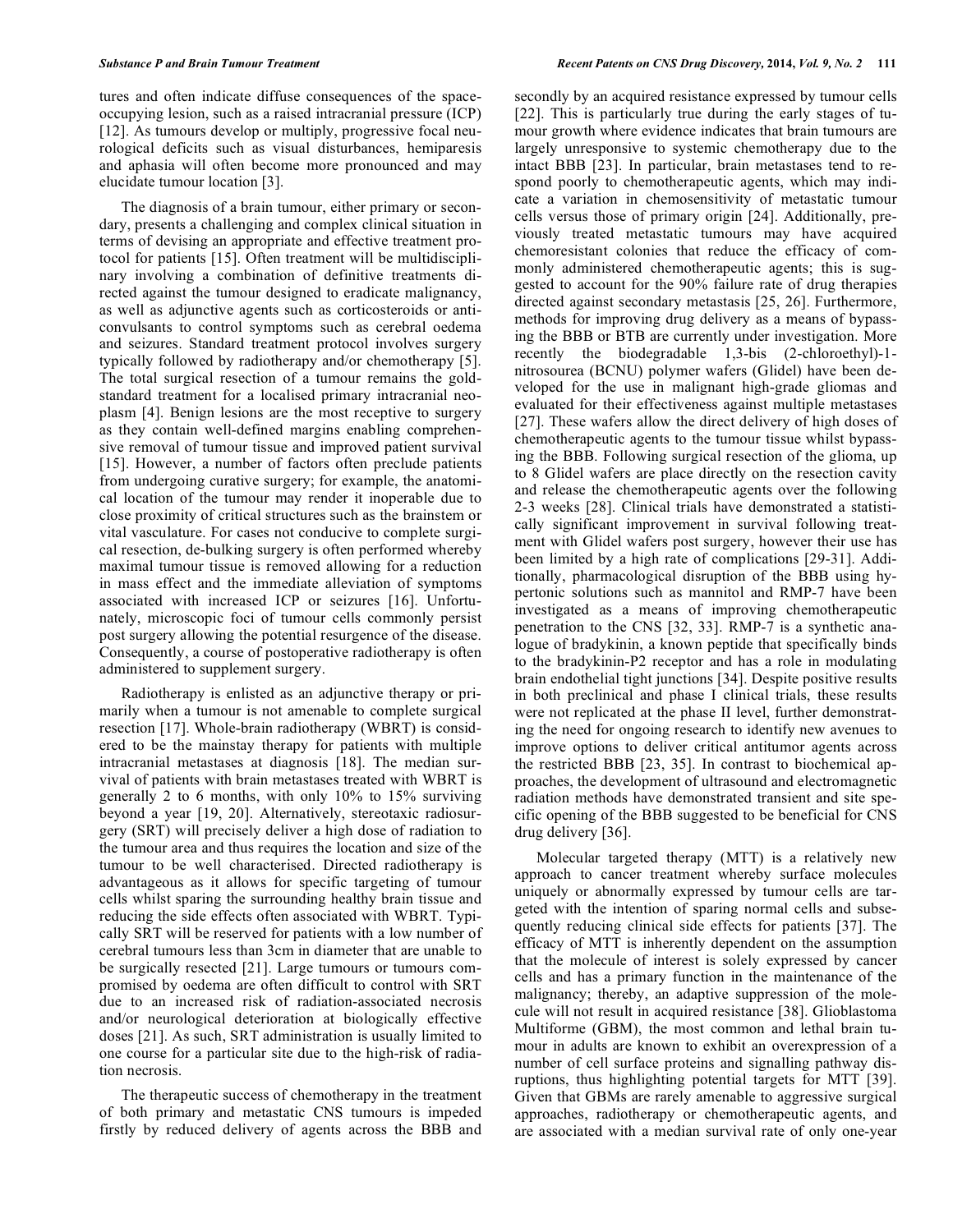post diagnosis, the promise of specialised treatments such as MTT is eagerly anticipated. A number of MTTs have successfully entered clinical trials and received treatment approval for various malignant conditions. However, the translation of MTTs to CNS neoplasms remains limited due to the exclusion of many cerebral metastatic patients from clinical trials, thus limiting their accessibility [40].

 Increasingly, research has been directed towards identifying specific mediators that can be targeted in the treatment of cancer. Of particular interest are tachykinins and their receptors, which have been implicated in many aspects of cancer growth and progression, as well as in disruption to the BBB and development of cerebral oedema [41]. Furthermore, the revelation that tachykinin receptors, and in particular, substance P (SP) receptors, are upregulated in a number of systemic and CNS malignancies, has stimulated research into the potential of SP-mediated interventions in the treatment of brain tumors. As such, this paper will build upon our previous discussion of the role of neuroinflammatory peptides in cancer progression. More specifically, the potential applications of therapies directed at modulating the inflammatory effects of SP at the BBB and the implications for limiting cancer progression within the brain.

#### **THE BLOOD-BRAIN BARRIER**

 The blood-brain barrier (BBB) represents the tightest endothelial barrier of any organ and in this way is a key component for maintaining cerebral homeostasis by regulating the traffic of both solutes and cells between the peripheral vasculature and brain parenchyma [42]. It is now understood that this systematic method of regulation is much more complex and as such, the BBB represents a dynamic and vital structure which is now at the forefront of current research for a number of neurological pathologies.

 Endothelial cells, astrocytes and pericytes comprise the crucial cellular elements of the BBB, however, additional cell types such as neurons, glial cells and smooth muscle cells of the vascular wall have recently been recognized to contribute to the function of the BBB [43]. Any increase in permeability of the barrier leads to a number of deleterious effects such as disordered transport of substances leading to alterations in cerebrovascular blood flow and disrupted ion content [44]. These changes will often produce additional damaging consequences such as increased ICP or seizures [44].

 Both primary brain tumours and cerebral metastases are associated with impairment of the BBB, with alterations to the cerebral endothelial cells and tight junctions forming the focus of current research in tumour progression and development [45]. Commonly described characteristics of brain tumours include the opening of intercellular junctions, increased endothelial vesicles, modified endothelial cell morphology and defects in basement membrane integrity [45, 46]. Evaluation of BBB status in the presence of human cerebral metastases and malignant gliomas via MRI, demonstrate a compromised BBB at various intensities depending on the specific tumour type [47]. Interestingly, small metastatic tumours as well as those exhibiting a diffuse growth pattern have been shown to maintain an intact BBB suggesting unique neoplastic effects for some cerebral metastases when compared to primary CNS neoplasms [46, 48].

 As a CNS tumour outgrows its immediate blood supply, the process of neoangiogenesis quickly becomes critically required for additional tumour growth in both primary and metastatic lesions [49]. Current research indicates that these newly formed vessels do not maintain the physiological features of the BBB and are more commonly referred to as the 'blood-tumour barrier' (BTB) [50]. Typically, vessels of the BTB are more "leaky" when compared to the BBB due to compromised tight junction proteins, increased fenestrations and pinocytic vacuole activity, and reduced expression of efflux transporters [51]. Consequently, when a tumour is large enough to produce a 'brain-tumour barrier' systemically administered chemotherapy can more effectively gain entry to the tumour site [23].

 Indeed, the relationship between BBB permeability and the implications for both cancer growth and delivery of treatment have been well explored. Most recently however, the involvement of tachykinin neuropeptides, such as SP in BBB disruption and progression of peritumoural oedema have been investigated as potential targets to mediate brain tumour development.

### **THE TACHYKININ FAMILY**

 Tachykinins are a group of small structurally related peptides characterized by the specific C-terminal sequence, Phe-X-Gly-Lue-Met-NH2, and include SP, neurokinin A (NKA) and neurokinin B (NKB), as well as neuropeptide K (NPK) and neuropeptide  $\gamma$  (NP $\gamma$ ) [52]. The mammalian tachykinins are encoded by two distinct genes, preprotachykinin A (PPTA) and preprotachykinin B (PPTB). The PPTB gene gives rise to NKB, whilst alternate splicing of the PPTA gene results in four different forms of mRNA:  $\alpha$ -PPT,  $\beta$ -PPT,  $\gamma$ -PPT and  $\delta$ -PPT [52]. The  $\alpha$ -PPT and  $\delta$ -PPT forms encode for SP alone, whilst  $\beta$ -PPT and  $\gamma$ -PPT encode SP, NKA, NPK and NP $\gamma$  [52, 53]. Tachykinins are produced in both neuronal and glial cell bodies, and are widely distributed throughout the CNS and PNS [54]. Specifically, within the PNS, SP is found in areas of immunologic importance such as the skin, gastrointestinal and respiratory tracts [55, 56]. In the CNS, levels of SP are higher in the grey rather than white matter [57] with the highest concentrations of SP occurring in the basal ganglia, hypothalamus, amygdala, locus coeruleus and dorsal root ganglia of the spinal cord [58].

 Unlike classical neurotransmitters, tachykinins are produced in the cell soma rather than in the nerve endings, and are released following calcium dependent mechanisms in response to stimuli [56]. Following release, tachykinins act on the transmembrane G-protein coupled receptors NK1, NK2 and NK3 to exert a myriad of effects, with each tachykinin demonstrating some degree of affinity for each tachykinin receptor due to the common COOH-terminal sequence [59]. However, SP preferentially binds the NK1 receptor, NKA the NK2 receptor and NKB the NK3 receptor.

 Although the NK receptors are structurally closely related, they are pharmacologically distinct, which has allowed detailed investigation of the structure and function of the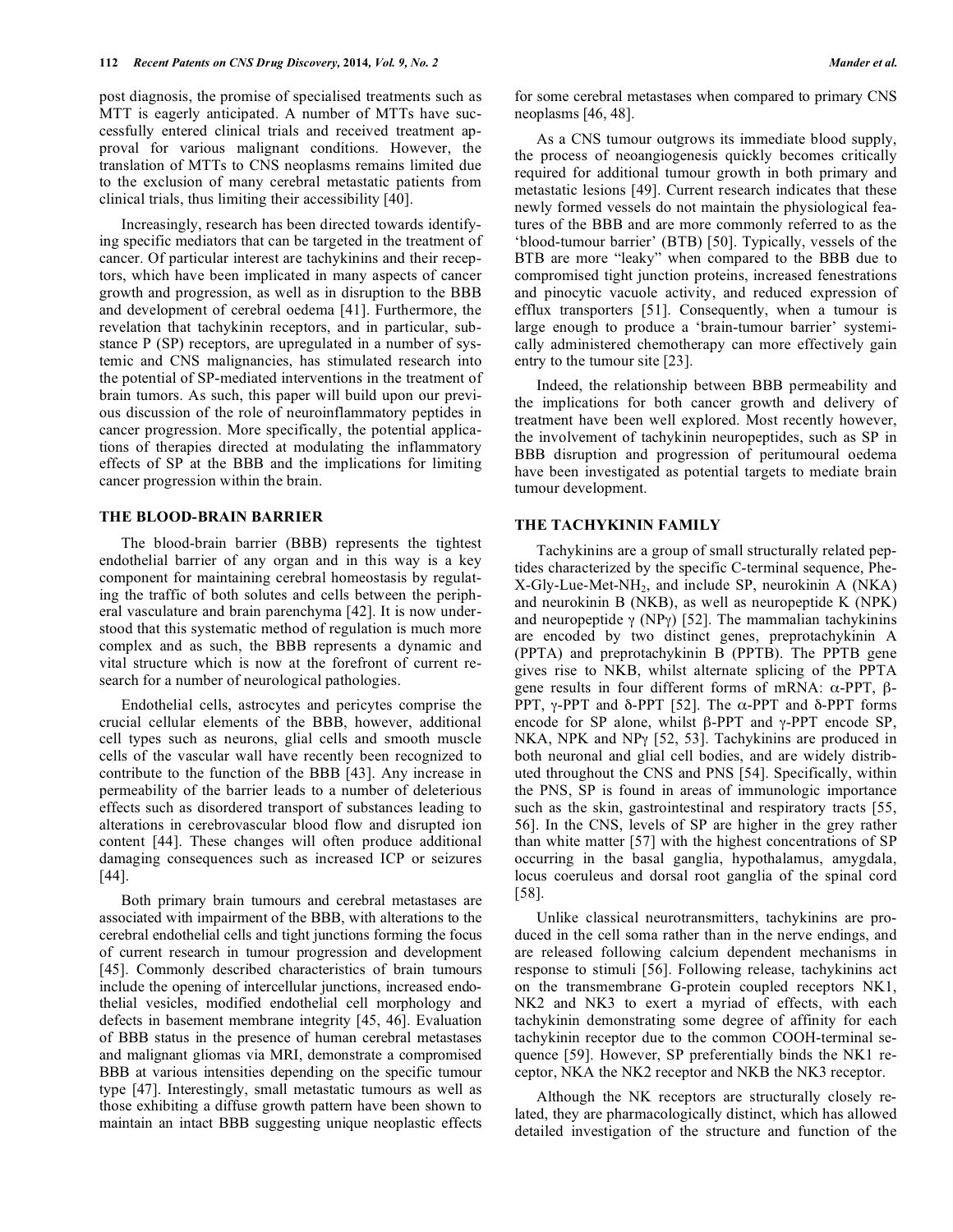|                      | <b>SP Expression</b>                                                                                                                                                                                 | <b>NK1 Receptor Expression</b>                                                                                | <b>NK1 Antagonist Treatment</b>                                                                                                                                                                                          |
|----------------------|------------------------------------------------------------------------------------------------------------------------------------------------------------------------------------------------------|---------------------------------------------------------------------------------------------------------------|--------------------------------------------------------------------------------------------------------------------------------------------------------------------------------------------------------------------------|
| Human                | Present in:                                                                                                                                                                                          | Present in:                                                                                                   | N/A                                                                                                                                                                                                                      |
| Specimens            | Astrocytoma [78, 96],                                                                                                                                                                                | Astrocytoma [65, 78, 98],                                                                                     |                                                                                                                                                                                                                          |
|                      | Meningioma <sup>[96]</sup>                                                                                                                                                                           | GBM [78],                                                                                                     |                                                                                                                                                                                                                          |
|                      | Breast carcinoma [78, 97],                                                                                                                                                                           | Breast carcinoma [65, 78, 94, 97, 98],                                                                        |                                                                                                                                                                                                                          |
|                      | Melanoma [67, 78]                                                                                                                                                                                    | Melanoma <sup>[78]</sup>                                                                                      |                                                                                                                                                                                                                          |
| Tumour cell<br>lines | Evident in:                                                                                                                                                                                          | Evident in:                                                                                                   | Induced apoptosis in: Astrocytoma                                                                                                                                                                                        |
|                      | Breast carcinoma (ZR-75-30, BT-474, T-47D,<br>MDA-MB-330, 184B5, CP-96 345-1, DU4475,<br>BT 483, MDA-MB-231, MDA-MB-231 Dox,<br>MCF7, LCC1, LCC2, SK-BR-3) [97, 99-101],<br>Melanoma <sup>[78]</sup> | Astrocytoma (UC11MG, U373MG, SNB-19,<br>DBTRG-05 MG, GAMG) [73, 75, 104-107]                                  | (GAMG, SNB-19, DBTRG-05 MG,<br>U373 MG) [68, 73, 75, 107],                                                                                                                                                               |
|                      |                                                                                                                                                                                                      | Breast carcinoma (ZR-75-30, BT-474, T-<br>47D, MDA-MB-330, MDA-MB-231,<br>184B5, CP-96 345-1, DU4475, BT 483, | Breast carcinoma (MDA-MB-231,<br>T47D, MDA-MB-468, MDA-MB-<br>453, SKBR3 MCF7, BT474) [81, 94,                                                                                                                           |
|                      |                                                                                                                                                                                                      | MCF7, LCC1, LCC2, SK-BR-3) [81, 94, 97,<br>100, 1011                                                          | 109].<br>Pancreatic carcinoma (BxPC-3, MIA                                                                                                                                                                               |
|                      | Pancreatic carcinoma [102, 103]                                                                                                                                                                      | Pancreatic carcinoma <sup>[102]</sup><br>Melanoma (COLO 858, MEL HO, COLO<br>679) [108]                       | PaCa-2) [102, 103]<br>Melanoma (COLO 858, MEL H0,<br>COLO 679) [68, 110]                                                                                                                                                 |
| Animal<br>Models     | Present in breast carcinoma [111]                                                                                                                                                                    | Present in breast carcinoma [111]                                                                             | NK1 antagonist treatment causes<br>differential tumour response.                                                                                                                                                         |
|                      |                                                                                                                                                                                                      |                                                                                                               | Caused decreased tumour growth in<br>astrocytoma (U373 MG) in the flank<br>of female nude mice [73], but did not<br>affect tumour growth in breast carci-<br>noma (MDA-MB-231) in the flank of<br>female nude mice [81]. |

NK1 receptor. Binding to the NK1 receptor occurs at the second and third transmembrane domains and results in rapid endocytosis and internalisation of the receptor [60]. Within the CNS, NK1 receptors are found on neurons and glia [61], with expression of NK1 receptors highest in the caudate putamen and superior colliculus [58]. The widespread expression of SP and the NK1 receptor throughout the CNS has resulted in it being implicated in a number of neurological diseases, including CNS tumours. Accordingly, recent research has been focused on the potential of this particular tachykinin as a treatment target in numerous facets of cancer development.

## **SUBSTANCE P IN TUMOUR GROWTH**

 The last decade has seen a substantial rise in research into the expression and secretion of peptides by tumours [62] and in particular the tachykinins. Tachykinins are able to facilitate cell growth via induction of DNA synthesis and cellular proliferation. In addition, tachykinins have a stimulating or potentiating effect on lymphocyte proliferation and differentiation, cytokine secretion, and immunoglobulin production [63]. More specifically, SP and NK1 receptors have been implicated in numerous facets of cancer initiation and progression, with recent research implicating the PPT-1 gene and NK receptors in breast cancer development [64]. Furthermore, NK1 receptors have also been found in intratumoural and peri-tumoural blood vessels, suggesting a potential role for SP in tumour angiogenesis [65].

 An increase in SP and the NK1 receptor expression has now been reported in a number of tumour types (Table **1**) including glioma, retinoblastoma, colon, metastatic melanoma, *in situ* melanoma, keratocystic odontogenic tumours and squamous cell and larynx carcinoma [66-78]. In a number of glial tumour cell lines, the presence of NK1 receptors correlated with a SP and/or NK-A mediated increase in DNA synthesis and cellular proliferation [\[79, 80\].](https://www.researchgate.net/publication/14310749_Substance_P-induced_mitogenesis_in_human_astrocytoma_cells_correlates_with_activation_of_the_mitogen-activated_protein_kinase_signaling_pathway?el=1_x_8&enrichId=rgreq-b0d70aede874858f301fcc6219be96ac-XXX&enrichSource=Y292ZXJQYWdlOzI2ODIzMDU0ODtBUzoxNzQ0MDYwODA5MzM4ODhAMTQxODU5MzA1ODY0OA==) This increase in SP receptors *in vivo* is therefore thought to correspond with increases in tumour growth.

 Oncogenes are genes that assist in the transformation of normal cells into cancerous ones, if mutated or expressed at high levels. Under normal physiological conditions, any cellular genetic damage activates one or more of the programmed cell death pathways. In order to avoid this, tumour cells must set up ways to neutralise the multiple pathways leading to cell death. It has been proposed that the increase in the expression of NK1 receptors may play a role in malignant cells evasion of apoptosis [62, 63]. Such increased expression makes tumour cells highly dependent on SP stimulus, a known potent mitotic signal that counteracts the different death signal pathways [63]. Indeed, administration of an NK1 antagonist for 2 weeks in a nude mice model of breast cancer was found to effectively inhibit tumour growth [81], whilst administration of the SP receptor antagonist, L-733, 060, was found to inhibit the metastatic progression of NK1 expressing human glioma cancer cells [82]. Thus, antagonism of the NK1 receptor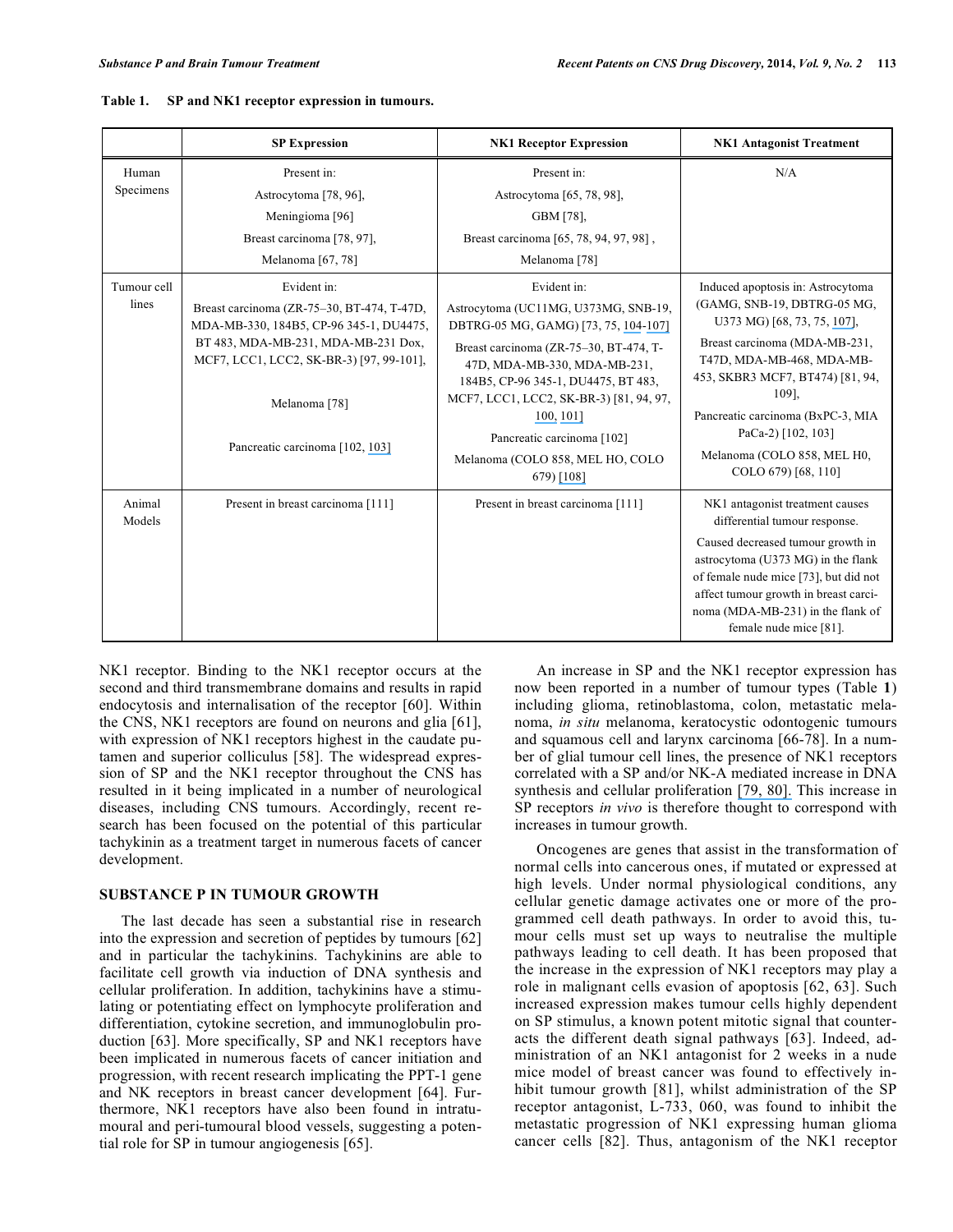may allow cells to become more receptive to apoptotic death signals, leading to the death of mutated cells.

 As well as exhibiting mitogenic and anti-apoptotic activity, SP is known to stimulate the release of cytokines. The role of cytokines in cellular communication, coordination of cell growth and maturation, wound healing, the immune responses and neo-angiogensis have been well documented [83]. Many of these processes can be utilised by tumour cells to facilitate their growth, thus supporting their own growth and facilitating their metastatic spread [83-85]. Furthermore, such cytokine release from malignant cells may also induce normal cells to synthesise additional cytokines perpetuating tumour progression [83]. Specifically, granulocytemacrophage colony stimulating factor (GM-CSF) is released following SP mediated protein kinase C (PKC) activation and is responsible for the macrophage aggregation observed in malignant gliomas and the regulation of cellular growth and migration [64, 73]. Cytokines also influence the release of SP, with leukemia-inhibiting factor (LIF), a neuropoietin cytokine responsible for neurogenesis and neuronal differentiation, able to stimulate glioma proliferation by induction of SP and NK1 receptor expression [73]. LIF is produced and released by neuronal cells following exposure to proinflammatory cytokines leading to increased SP production and NK1 expression [86].

 Cytokines and other mediators are also responsible for the process of tumour angiogenesis, thereby enhancing tumour growth that is dependent upon a corresponding increase in vascularization [87]. Given the presence of its NK1 receptor in tumour vessels, it is hypothesised that SP may also facilitate tumour growth by mediating angiogenesis. Indeed, an increase in SP NK1 receptors has been demonstrated in tumoural and peri-tumoural vessels in glioblastomas, which is thought to be significant due to the known vasodilative and angiogenic effects of SP [65]. It has been reported that SP enhances capillary growth in an *in vivo* rabbit cornea assay, an effect that was abolished following ad-

 Experimentally, a number of NK1 antagonists have been identified as anti-cancer agents (Table **2**). However, there is only one NK1 antagonist that is currently approved for human use [89] and specifically approved for use in cancer patients. Fosaprepitant diglutemide (L-758,298) is the intravenous prodrug of aprepitant (L-754,030), and is commonly known as Emend. The application of SP *in vivo* is known to induce emesis, confirming that SP is involved in the emetic reflex pathway [90]. Emend is accordingly used as an antiemetic to ameliorate the nausea and vomiting frequently associated with the use of many chemotherapeutic agents [91- 93]. Furthermore, Emend is barrier permeable and has the added benefit of being able to cross the BBB [95]**.** Thus, Emend may potentially be able to exert other effects on CNS tumours, given that recent evidence suggests SP may play a role in tumour growth as well as in the development of peritumoural oedema.

# **SUBSTANCE P IN BRAIN TUMOURS**

 It has been suggested that substance P and the NK1 receptors are particularly significant in the development and progression of malignant brain tumours [64]. Increased expression of NK1 receptors, compared to the normal surrounding tissue, has been well documented in human gliomas and malignant brain tumours [64, 69, [110,](https://www.researchgate.net/publication/23792468_The_NK-1_receptor_antagonist_aprepitant_as_a_broad_spectrum_antitumor_drug?el=1_x_8&enrichId=rgreq-b0d70aede874858f301fcc6219be96ac-XXX&enrichSource=Y292ZXJQYWdlOzI2ODIzMDU0ODtBUzoxNzQ0MDYwODA5MzM4ODhAMTQxODU5MzA1ODY0OA==) [114\]](https://www.researchgate.net/publication/20611457_Functional_substance_P_receptors_on_a_human_astrocytoma_cell_line_U-373_MG?el=1_x_8&enrichId=rgreq-b0d70aede874858f301fcc6219be96ac-XXX&enrichSource=Y292ZXJQYWdlOzI2ODIzMDU0ODtBUzoxNzQ0MDYwODA5MzM4ODhAMTQxODU5MzA1ODY0OA==). Indeed, in human gliomas there is a correlation between increased density of NK receptors and the degree of tumour malignancy. A study by Hennig *et al.* [65] reported the presence of NK1 receptors on 100% of glioblastoma biopsy specimens and 75% of astrocytomas using autoradiography. Furthermore, SP receptor expression was observed in

**Table 2. NK1 receptor antagonists identified as anti-cancer agents** 

| NK1 an-<br>tagonists | Evidence as anticancer agents in vitro                                                                                                                                                          | Molecular<br>Formula    | Chemical name                                                                                                                                   | Indication                                                                                                 |
|----------------------|-------------------------------------------------------------------------------------------------------------------------------------------------------------------------------------------------|-------------------------|-------------------------------------------------------------------------------------------------------------------------------------------------|------------------------------------------------------------------------------------------------------------|
| L-733,060            | glioma [68, 69, 107], neuroblastoma [68, 69], mela-<br>noma [68], gastrointestinal tract cancer [71], acute<br>lymphoblastic leukemia [62], retinoblastoma [69,<br>112], laryngeal cancer [72]  | $C_{20}H_{19}F_6NO$     | $3-(3,5-$<br>Bis(trifluoromethyl)phenyl)methyloxy)-<br>2-phenylpiperidine                                                                       | Preclinical                                                                                                |
| Aprepitant           | glioma [70], neuroblastoma [70], melanoma [70],<br>breast carcinoma [113], gastrointestinal tract carci-<br>noma [70], pancreatic carcinoma [70], retinoblastoma<br>[70], larynx carcinoma [70] | $C_{23}H_{21}F_7N_4O_3$ | $5-([(2R,3S)-2-((R)-1-[3,5-$<br>bis(trifluoromethyl)phenyl]ethoxy)-3-<br>(4-fluorophenyl)morpholino]methyl)-<br>$1H-1, 2, 4-triazol-3(2H)$ -one | For the prevention of<br>nausea and vomiting<br>associated with<br>emetogenic che-<br>motherapeutic agents |
| L-732,138            | retinoblastoma [112], acute lymphoblastic leukemia<br>[62], laryngeal cancer [76]                                                                                                               | $C_{20}H_{18}F_6N_2O_3$ | $N$ -Acetyl-L-tryptophan 3,5-<br><i>bis</i> (trifluoromethyl)benzyl ester                                                                       | Preclinical                                                                                                |
| <b>MEN</b><br>11467  | glioma [73], breast carcinoma [81]                                                                                                                                                              | $C_{38}H_{40}N_4O_3$    | $N-[2-(4-Methylphenyl)acetyl-N-$<br>methyl-(3-naphthyl)-L-alanine N-[2-<br>$(1H-indol-3-$<br>ylcarboxamido)cyclohexyllamide                     | Preclinical                                                                                                |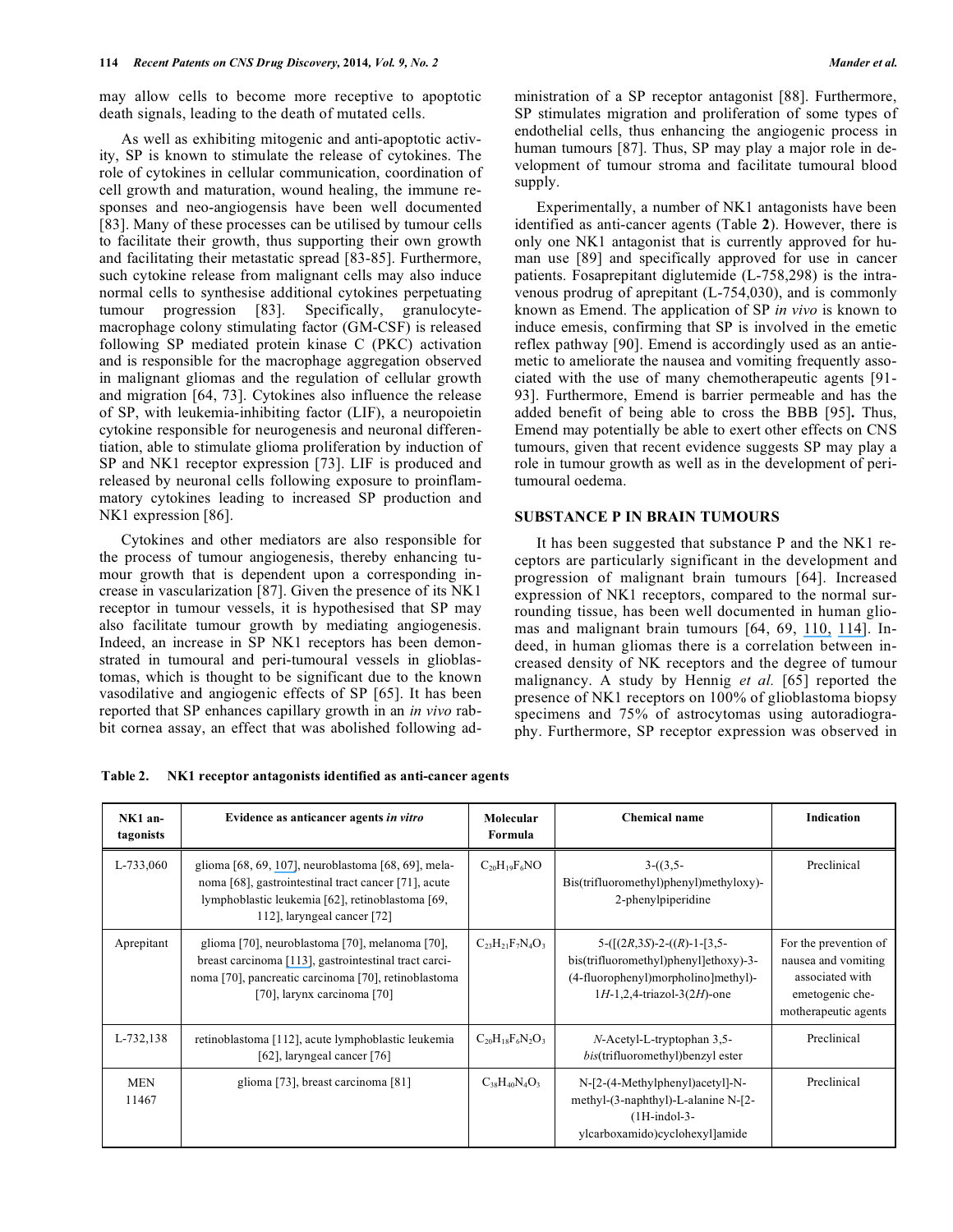blood vessels regardless of tumour grade or type. The increased expression of SP in astrocytic tumours is consistent with the widespread distribution of SP and it's precursors throughout the CNS. Moreover, the high levels of NK1 receptor within primary astrocytic tumours can be attributed to the fact that astrocytes harbour functional SP receptors and retain this with malignancy [73]. SP is known to mediate tumour growth in a number of glial tumour cell lines; the presence of tachykinin NK1 receptors correlated with a SP and/or an NK-A mediated increase in DNA synthesis and cellular proliferation [\[79\].](https://www.researchgate.net/publication/14310749_Substance_P-induced_mitogenesis_in_human_astrocytoma_cells_correlates_with_activation_of_the_mitogen-activated_protein_kinase_signaling_pathway?el=1_x_8&enrichId=rgreq-b0d70aede874858f301fcc6219be96ac-XXX&enrichSource=Y292ZXJQYWdlOzI2ODIzMDU0ODtBUzoxNzQ0MDYwODA5MzM4ODhAMTQxODU5MzA1ODY0OA==) Following activation of the NK1 receptor, a number of biochemical reactions take place that are associated with cancer progression. Binding to the NK1 receptor leads to activation of protein kinase C (PKC) which phosphorylates a number of proteins that stimulate the induction of DNA synthesis and cell proliferation [\[115\]](https://www.researchgate.net/publication/15515885_Neurotrasmitter_functions_of_mammalian_tachykinins?el=1_x_8&enrichId=rgreq-b0d70aede874858f301fcc6219be96ac-XXX&enrichSource=Y292ZXJQYWdlOzI2ODIzMDU0ODtBUzoxNzQ0MDYwODA5MzM4ODhAMTQxODU5MzA1ODY0OA==). Indeed, growth regulation via PKC stimulation has been noted on the human glioma line, U373 MG [\[116\].](https://www.researchgate.net/publication/7731546_Signal_transduction_through_substance_P_receptor_in_human_glioblastoma_cells_Roles_for_Src_and_PKCd?el=1_x_8&enrichId=rgreq-b0d70aede874858f301fcc6219be96ac-XXX&enrichSource=Y292ZXJQYWdlOzI2ODIzMDU0ODtBUzoxNzQ0MDYwODA5MzM4ODhAMTQxODU5MzA1ODY0OA==) The involvement of SP in tumour growth was further detailed using an experimental *in vivo* model of secondary melanoma demonstrating treatment with the NK1 antagonist Emend significantly reduced tumour growth and volume [78]. Apart from its potential role in the promotion of tumour growth, SP has been shown to be integral in the development of peri-tumoural oedema and associated BBB disruption [\[117\]](https://www.researchgate.net/publication/262267469_Treatment_with_the_NK1_Antagonist_Emend_Reduces_Blood_Brain_Barrier_Dysfunction_and_Edema_Formation_in_an_Experimental_Model_of_Brain_Tumors?el=1_x_8&enrichId=rgreq-b0d70aede874858f301fcc6219be96ac-XXX&enrichSource=Y292ZXJQYWdlOzI2ODIzMDU0ODtBUzoxNzQ0MDYwODA5MzM4ODhAMTQxODU5MzA1ODY0OA==). Furthermore, SP has been implicated in increaseing BBB permeability and subsequent development of oedema associated with both traumatic brain injury (TBI) and stroke [\[118,](https://www.researchgate.net/publication/24421726_Substance_P_is_associated_with_the_development_of_brain_edema_and_functional_deficits_after_traumatic_brain_injury?el=1_x_8&enrichId=rgreq-b0d70aede874858f301fcc6219be96ac-XXX&enrichSource=Y292ZXJQYWdlOzI2ODIzMDU0ODtBUzoxNzQ0MDYwODA5MzM4ODhAMTQxODU5MzA1ODY0OA==) [119\]](https://www.researchgate.net/publication/51019633_A_substance_P_antagonist_improves_outcome_when_administered_4_h_after_onset_of_ischaemic_stroke?el=1_x_8&enrichId=rgreq-b0d70aede874858f301fcc6219be96ac-XXX&enrichSource=Y292ZXJQYWdlOzI2ODIzMDU0ODtBUzoxNzQ0MDYwODA5MzM4ODhAMTQxODU5MzA1ODY0OA==). Given the well-documented disruption to the BBB associated with brain tumours, SP may provide a novel therapeutic target in the treatment of tumour-associated oedema Fig. (**1**).

# **SUBSTANCE P IN PERI-TUMOURAL OEDEMA**

 Cerebral oedema, the abnormal accumulation of fluid within the brain parenchyma that produces a volumetric enlargement of brain tissue, frequently occurs around brain tumours and significantly contributes to morbidity and mortality [\[120\]](https://www.researchgate.net/publication/8166743_Edema_and_brain_trauma?el=1_x_8&enrichId=rgreq-b0d70aede874858f301fcc6219be96ac-XXX&enrichSource=Y292ZXJQYWdlOzI2ODIzMDU0ODtBUzoxNzQ0MDYwODA5MzM4ODhAMTQxODU5MzA1ODY0OA==). Tumour- associated oedema is typically vasogenic in nature, resulting from a disrupted BBB that allows the extravasation of water and other plasma constituents into the brain parenchyma. Tumour-associated oedema can also have local effects such as impairment of microcirculation, expansion of the extracellular space, and abnormalities in the fluid microenvironment which all may influence the structure and function of normal brain cells [\[121\]](https://www.researchgate.net/publication/13954700_Hematogenous_metastases_of_the_human_brain_-_Characteristics_of_peritumoral_brain_changes_A_review?el=1_x_8&enrichId=rgreq-b0d70aede874858f301fcc6219be96ac-XXX&enrichSource=Y292ZXJQYWdlOzI2ODIzMDU0ODtBUzoxNzQ0MDYwODA5MzM4ODhAMTQxODU5MzA1ODY0OA==). Oedematous fluid accumulates rapidly around aggressive brain tumours and once excess extracellular fluid accumulates, mechanisms must exist to allow absorption, so that the rate of fluid formation and absorption are equal. Oedematous fluid is absorbed by transependymal flow into the ventricles while proteins are phagocytosed by astrocytes and microglia, resulting in the erosion of the osmotic gradient in the extracellular space and subsequent absorption into microvessels [\[122, 123\].](https://www.researchgate.net/publication/272140399_Peritumoral_Brain_Edema?el=1_x_8&enrichId=rgreq-b0d70aede874858f301fcc6219be96ac-XXX&enrichSource=Y292ZXJQYWdlOzI2ODIzMDU0ODtBUzoxNzQ0MDYwODA5MzM4ODhAMTQxODU5MzA1ODY0OA==)

 Corticosteroids have remained the primary treatment approach for tumour-associated oedema for the past 40 years. In a broad sense, they work by reducing the permeability of a compromised BBB, with a number of mechanisms proposed to account for this action. One proposed mechanism is by inhibition of phospholipase  $A_2$ , an enzyme responsible for arachidonic acid release [\[124\]](https://www.researchgate.net/publication/21050957_Capillary_permeability_factor_secreted_by_malignant_brain_tumor_Role_in_peritumoral_brain_edema_and_possible_mechanism_for_anti-edema_effect_of_glucocorticoids?el=1_x_8&enrichId=rgreq-b0d70aede874858f301fcc6219be96ac-XXX&enrichSource=Y292ZXJQYWdlOzI2ODIzMDU0ODtBUzoxNzQ0MDYwODA5MzM4ODhAMTQxODU5MzA1ODY0OA==). Arachidonic acid destabilizes membrane lysosomes and has a direct destabilizing effect on cerebral capillaries. Corticosteroids are



**Fig. (1). Mechanism of NK1 receptor antagonists as novel anti-cancer agents.** Once across the blood brain barrier (BBB), NK1 receptor antagonists bind to the NK1 receptor and prevent binding of substance P (SP). The pharmacological inhibition of the NK1 receptor is known to elicit a number of beneficial anti-tumoral effects including reduced peritumoral oedema formation, attenuation of neurogenic inflammation and inhibition of tumour growth.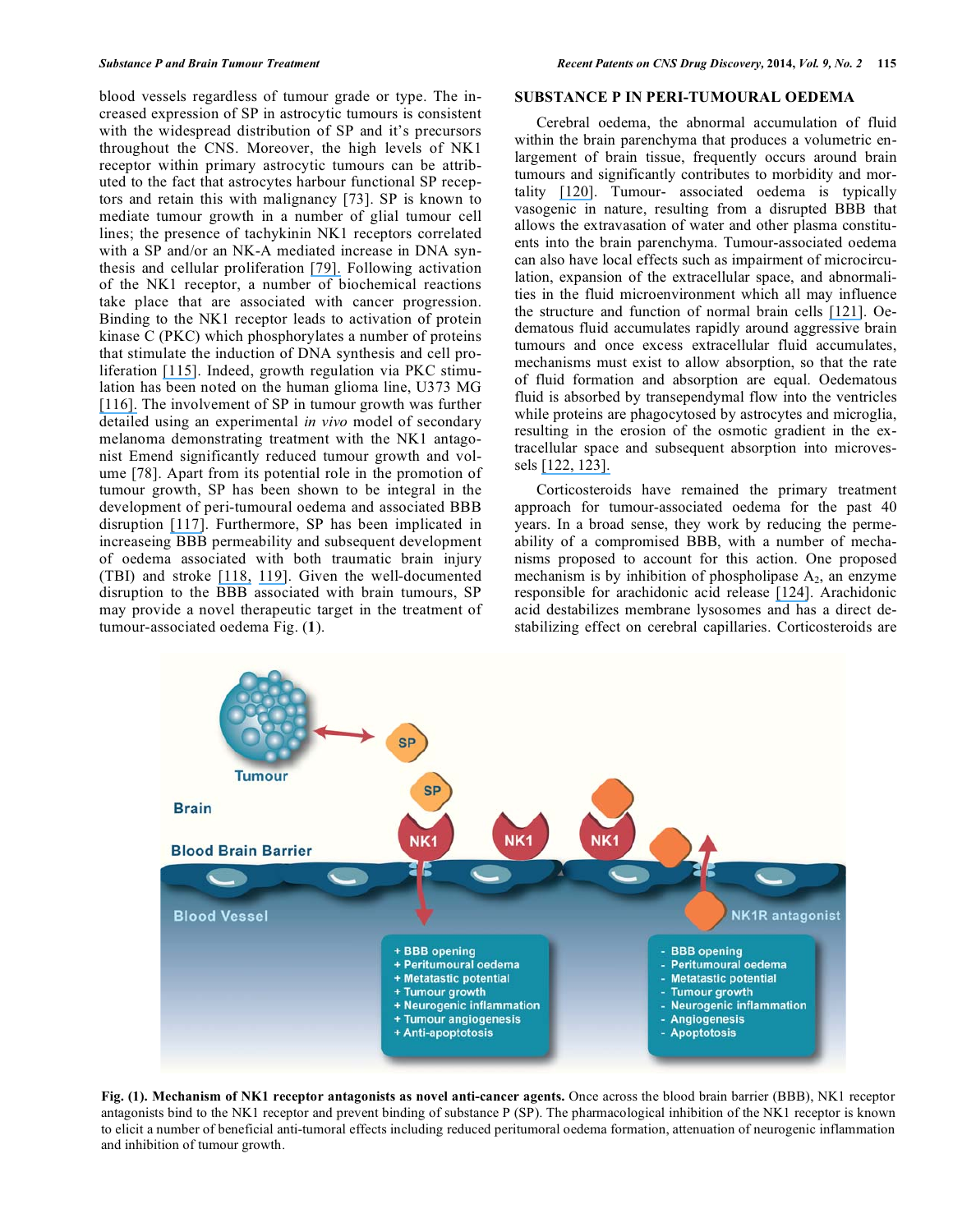also known to have the ability to reduce vascular endothelial growth factor (VEGF)-induced BBB permeability, an action reversed by a glucocorticoid receptor antagonist [\[125\]](https://www.researchgate.net/publication/14382657_Mechanism_of_dexamethasone_suppression_of_brain_tumor-associated_vascular_permeability_in_rats_Involvement_of_the_glucocorticoid_receptor_and_vascular_permeability_factor?el=1_x_8&enrichId=rgreq-b0d70aede874858f301fcc6219be96ac-XXX&enrichSource=Y292ZXJQYWdlOzI2ODIzMDU0ODtBUzoxNzQ0MDYwODA5MzM4ODhAMTQxODU5MzA1ODY0OA==). Therefore, corticosteroids may act to reduce the response of the cerebral capillary endothelial cells (CCEC) to VEGF or reduce the secretion of VEGF by tumour cells [\[125\]](https://www.researchgate.net/publication/14382657_Mechanism_of_dexamethasone_suppression_of_brain_tumor-associated_vascular_permeability_in_rats_Involvement_of_the_glucocorticoid_receptor_and_vascular_permeability_factor?el=1_x_8&enrichId=rgreq-b0d70aede874858f301fcc6219be96ac-XXX&enrichSource=Y292ZXJQYWdlOzI2ODIzMDU0ODtBUzoxNzQ0MDYwODA5MzM4ODhAMTQxODU5MzA1ODY0OA==). Nonetheless, the exact mechanism of action of corticosteroids is yet to be fully elucidated. Dexamethasone is the most commonly used steroid for tumour-associated oedema. It has a long half-life, which allows for twice daily dosing, and improves generalised symptoms such as headache and altered mental status. The majority of patients with brain metastases show marked clinical improvement within 24 to 72 hours after beginning dexamethasone treatment [\[126\]](https://www.researchgate.net/publication/11078811_Management_of_brain_metastases?el=1_x_8&enrichId=rgreq-b0d70aede874858f301fcc6219be96ac-XXX&enrichSource=Y292ZXJQYWdlOzI2ODIzMDU0ODtBUzoxNzQ0MDYwODA5MzM4ODhAMTQxODU5MzA1ODY0OA==). Nonetheless, dexamethasone is associated with a large number of potentially serious side effects, the severity of which depends on the dose and duration of steroid treatment [\[127\]](https://www.researchgate.net/publication/51213139_Corticosteroids_in_brain_cancer_patients_Benefits_and_pitfalls?el=1_x_8&enrichId=rgreq-b0d70aede874858f301fcc6219be96ac-XXX&enrichSource=Y292ZXJQYWdlOzI2ODIzMDU0ODtBUzoxNzQ0MDYwODA5MzM4ODhAMTQxODU5MzA1ODY0OA==). Adverse side effects include immunosuppression, hypertension, fluid retention and mood disturbances. These complications have consequently prompted investigation into alternative treatments for tumour associated brain oedema. Given its role in the development of oedema following other insults to the CNS, the tachykinin SP has become a potential target [128, [129\]](https://www.researchgate.net/publication/8248622_Magnesium_Attenuates_Post-Traumatic_DepressionAnxiety_Following_Diffuse_Traumatic_Brain_Injury_in_Rats?el=1_x_8&enrichId=rgreq-b0d70aede874858f301fcc6219be96ac-XXX&enrichSource=Y292ZXJQYWdlOzI2ODIzMDU0ODtBUzoxNzQ0MDYwODA5MzM4ODhAMTQxODU5MzA1ODY0OA==).

 Tachykinins are known to contribute to cerebral oedema in a number of brain pathologies through a process known as neurogenic inflammation, a neurally elicited inflammatory response characterised by vasodilation, plasma extravasation, mast cell degranulation and tissue swelling [\[130\]](https://www.researchgate.net/publication/12276195_Neurokinin_mediation_of_edema_and_inflammation?el=1_x_8&enrichId=rgreq-b0d70aede874858f301fcc6219be96ac-XXX&enrichSource=Y292ZXJQYWdlOzI2ODIzMDU0ODtBUzoxNzQ0MDYwODA5MzM4ODhAMTQxODU5MzA1ODY0OA==). It results from the stimulation of capsaicin sensitive C-fibres causing the release of neuropeptides such as SP and calcitonin gene related peptide (CGRP). Numerous studies have provided evidence for a role for neuropeptides in most immunologic and inflammatory states within the periphery. Activation or damage to neurons can lead to changes in neuropeptide synthesis, which results from the induction of neuropeptide gene expression [53]. Such changes to neuropeptide expression in sensory neurons have been observed in models of acute and chronic inflammation. Furthermore, upregulation of NK1 receptor and PPT mRNA has also been shown in the periphery during noxious stimulation or neurogenic inflammation [54].

 SP is thought to be the most potent initiator of neurogenic inflammation because of its association with increased vascular permeability and subsequent protein plasma extravasation [\[131\]](https://www.researchgate.net/publication/13772224_REVIEW_Neurogenic_Vasodilatation_and_Plasma_Leakage_in_the_Skin?el=1_x_8&enrichId=rgreq-b0d70aede874858f301fcc6219be96ac-XXX&enrichSource=Y292ZXJQYWdlOzI2ODIzMDU0ODtBUzoxNzQ0MDYwODA5MzM4ODhAMTQxODU5MzA1ODY0OA==). It may also potentiate inflammatory responses by stimulating the production of inflammatory mediators such as histamine, nitric oxide and kinins, interacting with adhesion molecules and the extracellular matrix causing leukocyte migration [\[131\]](https://www.researchgate.net/publication/13772224_REVIEW_Neurogenic_Vasodilatation_and_Plasma_Leakage_in_the_Skin?el=1_x_8&enrichId=rgreq-b0d70aede874858f301fcc6219be96ac-XXX&enrichSource=Y292ZXJQYWdlOzI2ODIzMDU0ODtBUzoxNzQ0MDYwODA5MzM4ODhAMTQxODU5MzA1ODY0OA==). The role of SP in neurogenic inflammation in the periphery has been well documented, particularly in the skin, gastrointestinal and respiratory tracts where administration of SP has been found to induce neurogenic inflammation [132, [133\]](https://www.researchgate.net/publication/10847048_Modulation_of_Cutaneous_Inflammation_by_Angiotensin-Converting_Enzyme?el=1_x_8&enrichId=rgreq-b0d70aede874858f301fcc6219be96ac-XXX&enrichSource=Y292ZXJQYWdlOzI2ODIzMDU0ODtBUzoxNzQ0MDYwODA5MzM4ODhAMTQxODU5MzA1ODY0OA==). This role has been confirmed by findings that NK1 receptor antagonists completely abolished the inflammatory response [\[134\]](https://www.researchgate.net/publication/13662646_Acute_ACE_Inhibition_Causes_Plasma_Extravasation_in_Mice_That_is_Mediated_by_Bradykinin_and_Substance_P?el=1_x_8&enrichId=rgreq-b0d70aede874858f301fcc6219be96ac-XXX&enrichSource=Y292ZXJQYWdlOzI2ODIzMDU0ODtBUzoxNzQ0MDYwODA5MzM4ODhAMTQxODU5MzA1ODY0OA==). In contrast, the concept of neurogenic inflammation in the CNS has remained largely unexplored until relatively recently.

 Interest in the role of neurogenic inflammation in a number of brain pathologies is on the rise. As the cerebral arteries have a dense supply of neuropeptide containing sensory neurons, an increase in neuropeptides post CNS damage may be involved in injury pathways [\[135\]](https://www.researchgate.net/publication/7491056_Neurogenic_inflammation_is_associated_with_development_of_edema_and_functional_deficits_following_traumatic_brain_injury_in_rats?el=1_x_8&enrichId=rgreq-b0d70aede874858f301fcc6219be96ac-XXX&enrichSource=Y292ZXJQYWdlOzI2ODIzMDU0ODtBUzoxNzQ0MDYwODA5MzM4ODhAMTQxODU5MzA1ODY0OA==). Vink and colleagues (2003) were the first to investigate neurogenic inflammation in the brain following traumatic brain injury (TBI) [\[135\]](https://www.researchgate.net/publication/7491056_Neurogenic_inflammation_is_associated_with_development_of_edema_and_functional_deficits_following_traumatic_brain_injury_in_rats?el=1_x_8&enrichId=rgreq-b0d70aede874858f301fcc6219be96ac-XXX&enrichSource=Y292ZXJQYWdlOzI2ODIzMDU0ODtBUzoxNzQ0MDYwODA5MzM4ODhAMTQxODU5MzA1ODY0OA==). They found that depletion of neuropeptides with capsaicin completely attenuated the changes in BBB permeability and subsequent oedema formation usually observed following TBI. Subsequent abolition of neuropeptides also significantly improved functional outcome post trauma. Such findings were rationalised in terms of the high levels of NK receptors found in areas associated with both motor control and memory and learning [\[136\]](https://www.researchgate.net/publication/15670743_Chronic_administration_of_neurokinin_SP_improves_maze_performance_in_aged_Rattus_norvegicus?el=1_x_8&enrichId=rgreq-b0d70aede874858f301fcc6219be96ac-XXX&enrichSource=Y292ZXJQYWdlOzI2ODIzMDU0ODtBUzoxNzQ0MDYwODA5MzM4ODhAMTQxODU5MzA1ODY0OA==). Furthermore, successive research has demonstrated a significant upregulation of SP immunoreactivity in perivascular tissue and within the parenchyma occurs by 5 hours post trauma. This increase in SP is associated with significant increases in cerebral oedema and marked functional deficits [\[118,](https://www.researchgate.net/publication/24421726_Substance_P_is_associated_with_the_development_of_brain_edema_and_functional_deficits_after_traumatic_brain_injury?el=1_x_8&enrichId=rgreq-b0d70aede874858f301fcc6219be96ac-XXX&enrichSource=Y292ZXJQYWdlOzI2ODIzMDU0ODtBUzoxNzQ0MDYwODA5MzM4ODhAMTQxODU5MzA1ODY0OA==) [137\]](https://www.researchgate.net/publication/225277509_A_Substance_P_Antagonist_Improves_Outcome_in_Female_Sprague_Dawley_Rats_Following_Diffuse_Traumatic_Brain_Injury?el=1_x_8&enrichId=rgreq-b0d70aede874858f301fcc6219be96ac-XXX&enrichSource=Y292ZXJQYWdlOzI2ODIzMDU0ODtBUzoxNzQ0MDYwODA5MzM4ODhAMTQxODU5MzA1ODY0OA==). Administration of an NK1 antagonist was found to attenuate this oedema formation and improve neurological outcome in both male and female rats [\[118,](https://www.researchgate.net/publication/24421726_Substance_P_is_associated_with_the_development_of_brain_edema_and_functional_deficits_after_traumatic_brain_injury?el=1_x_8&enrichId=rgreq-b0d70aede874858f301fcc6219be96ac-XXX&enrichSource=Y292ZXJQYWdlOzI2ODIzMDU0ODtBUzoxNzQ0MDYwODA5MzM4ODhAMTQxODU5MzA1ODY0OA==) [137\]](https://www.researchgate.net/publication/225277509_A_Substance_P_Antagonist_Improves_Outcome_in_Female_Sprague_Dawley_Rats_Following_Diffuse_Traumatic_Brain_Injury?el=1_x_8&enrichId=rgreq-b0d70aede874858f301fcc6219be96ac-XXX&enrichSource=Y292ZXJQYWdlOzI2ODIzMDU0ODtBUzoxNzQ0MDYwODA5MzM4ODhAMTQxODU5MzA1ODY0OA==). These results are consistent with what is observed in the human condition, with SP immunoreactivity reportedly increased following human TBI [\[138\]](https://www.researchgate.net/publication/51438864_Substance_P_Immunoreactivity_Increases_Following_Human_Traumatic_Brain_Injury?el=1_x_8&enrichId=rgreq-b0d70aede874858f301fcc6219be96ac-XXX&enrichSource=Y292ZXJQYWdlOzI2ODIzMDU0ODtBUzoxNzQ0MDYwODA5MzM4ODhAMTQxODU5MzA1ODY0OA==). A role for neuropeptides, namely SP, has also been demonstrated in other neurological diseases. Following ischaemic stroke, SP immunoreactivity was increased in the infarcted hemisphere and was associated with profound oedema formation. As was observed in TBI, administration of a SP antagonist resulted in marked improvement in functional outcome following stroke [\[119\]](https://www.researchgate.net/publication/51019633_A_substance_P_antagonist_improves_outcome_when_administered_4_h_after_onset_of_ischaemic_stroke?el=1_x_8&enrichId=rgreq-b0d70aede874858f301fcc6219be96ac-XXX&enrichSource=Y292ZXJQYWdlOzI2ODIzMDU0ODtBUzoxNzQ0MDYwODA5MzM4ODhAMTQxODU5MzA1ODY0OA==). Several patents have described the use of NK1 antagonists to ameliorate SP induced vasogenic cerebral oedema, particularly following TBI and ischemic reperfusion stroke [\[118,](https://www.researchgate.net/publication/24421726_Substance_P_is_associated_with_the_development_of_brain_edema_and_functional_deficits_after_traumatic_brain_injury?el=1_x_8&enrichId=rgreq-b0d70aede874858f301fcc6219be96ac-XXX&enrichSource=Y292ZXJQYWdlOzI2ODIzMDU0ODtBUzoxNzQ0MDYwODA5MzM4ODhAMTQxODU5MzA1ODY0OA==) 139, 140]. Furthermore, these efforts to reduce cerebral oedema through NK1 antagonist treatment have led to the filing of patents that also promote this treatment to prevent subsequent increases in ICP [141].

 Numerous studies have also demonstrated that SP and NK1 receptor immunoreactivity is increased surrounding brain tumours, particularly within the perivascular region [36, 78]. This localization is suggestive of a role in the formation of tumour-associated oedema and was further explored through an experimental *in vivo* model of secondary metastasis [\[117\]](https://www.researchgate.net/publication/262267469_Treatment_with_the_NK1_Antagonist_Emend_Reduces_Blood_Brain_Barrier_Dysfunction_and_Edema_Formation_in_an_Experimental_Model_of_Brain_Tumors?el=1_x_8&enrichId=rgreq-b0d70aede874858f301fcc6219be96ac-XXX&enrichSource=Y292ZXJQYWdlOzI2ODIzMDU0ODtBUzoxNzQ0MDYwODA5MzM4ODhAMTQxODU5MzA1ODY0OA==). Results of this study demonstrate the involvement of SP in the development of tumourassociated BBB disruption and subsequent oedema formation [\[117\]](https://www.researchgate.net/publication/262267469_Treatment_with_the_NK1_Antagonist_Emend_Reduces_Blood_Brain_Barrier_Dysfunction_and_Edema_Formation_in_an_Experimental_Model_of_Brain_Tumors?el=1_x_8&enrichId=rgreq-b0d70aede874858f301fcc6219be96ac-XXX&enrichSource=Y292ZXJQYWdlOzI2ODIzMDU0ODtBUzoxNzQ0MDYwODA5MzM4ODhAMTQxODU5MzA1ODY0OA==). Futhermore, administration of the NK1 antagonist Emend was found to significantly reduce BBB disruption and brain water content indicating that the targeting the SP/NK1 pathway may be a beneficial approach to alleviating deleterious symptoms associated with tumour growth. This was found to be as effective as the current clinical treatment of dexamethasone in reducing tumour associated brain oedema [\[117\]](https://www.researchgate.net/publication/262267469_Treatment_with_the_NK1_Antagonist_Emend_Reduces_Blood_Brain_Barrier_Dysfunction_and_Edema_Formation_in_an_Experimental_Model_of_Brain_Tumors?el=1_x_8&enrichId=rgreq-b0d70aede874858f301fcc6219be96ac-XXX&enrichSource=Y292ZXJQYWdlOzI2ODIzMDU0ODtBUzoxNzQ0MDYwODA5MzM4ODhAMTQxODU5MzA1ODY0OA==). Interestingly, these results conflict with previously reported data, which detailed that treatment with an NK1 antagonist failed to exert any significant effect on oedema formation in an *in vivo* model of metastatic breast cancer [\[111\]](https://www.researchgate.net/publication/225050158_Walker_256_tumour_cells_increase_substance_P_immunoreactivity_locally_and_modify_the_properties_of_the_blood-brain_barrier_during_extravasation_and_brain_invasion?el=1_x_8&enrichId=rgreq-b0d70aede874858f301fcc6219be96ac-XXX&enrichSource=Y292ZXJQYWdlOzI2ODIzMDU0ODtBUzoxNzQ0MDYwODA5MzM4ODhAMTQxODU5MzA1ODY0OA==). However, it has been highlighted that this apparent contradiction may be a reflection of the differing tumor cell lines, further reinforced by the findings observed in the study of human tumors indicating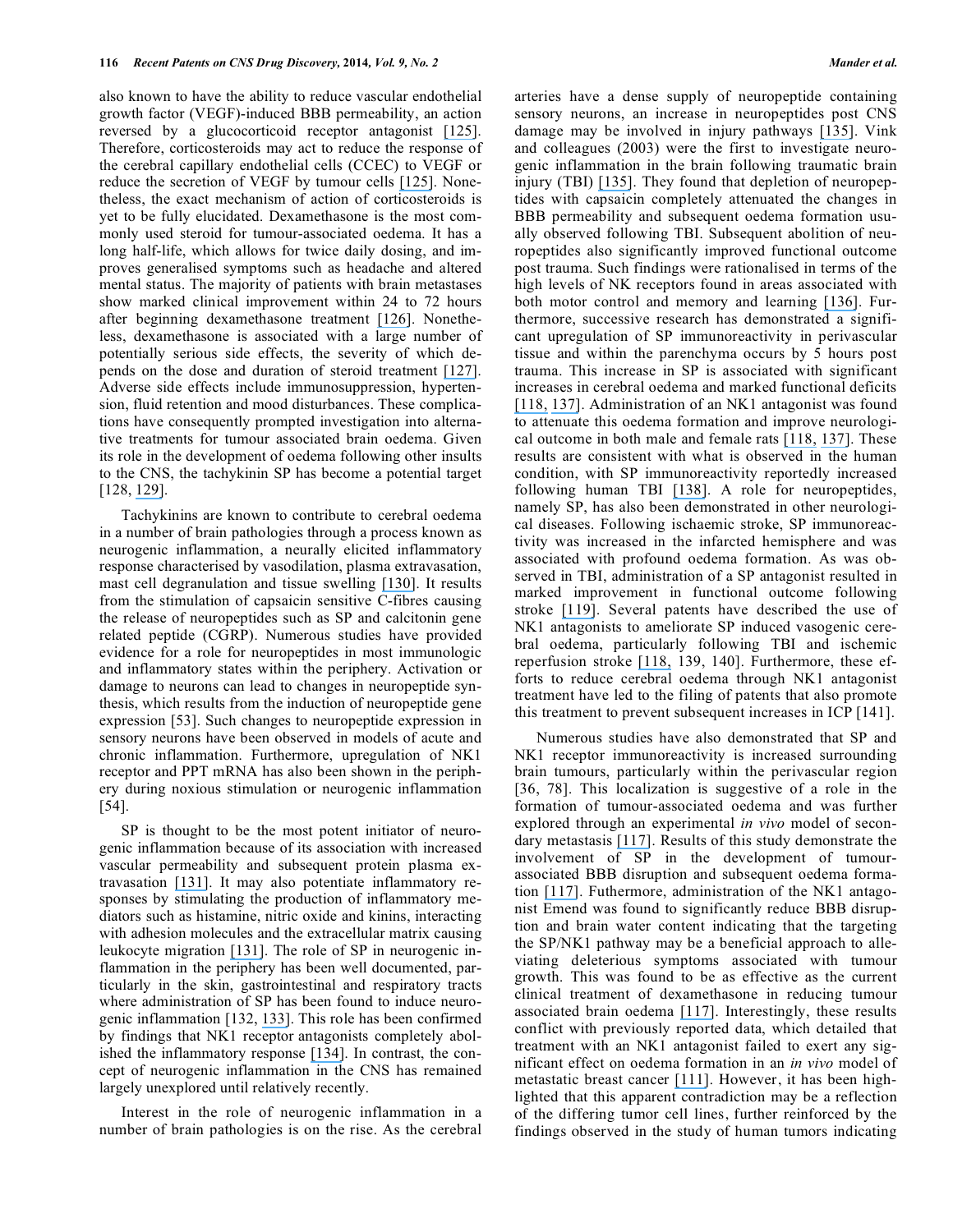that SP expression can differ between different tumor types. As such, continuation of this work will endeavor to further ascertain and characterise the differing role of SP in specific tumour types.

#### **SUBSTANCE P IN THE EXTRAVASATION PROCESS**

 A key event in the development of any brain metastasis is the migration of cancer cells through the blood-brain barrier (BBB) [42]. Invasion of the brain is a multifaceted process of tightly controlled mechanisms which enable tumour cells to breach the cerebral microvessels and invade surrounding parenchyma to form micro and macrometastasis [\[142\]](https://www.researchgate.net/publication/223963360_The_Molecular_Biology_of_Brain_Metastasis?el=1_x_8&enrichId=rgreq-b0d70aede874858f301fcc6219be96ac-XXX&enrichSource=Y292ZXJQYWdlOzI2ODIzMDU0ODtBUzoxNzQ0MDYwODA5MzM4ODhAMTQxODU5MzA1ODY0OA==). To date, the precise mechanisms underpinning this detrimental process remain unclear. As such, cancer cell interaction with the BBB and potential mediating substances form a valuable target for further investigation into the critical early stages of tumour extravasation [18]. Identification of such agents may prevent metastatic tumour formation; however to date there has been little success.

 The quality of the surrounding stroma and ECM in terms of nutrients and immune cell presence is known to play a role in the survival and rate of growth for circulating tumour cells. The mere presence of tumour cells is known to induce biochemical alterations within the immediate brain microenvironment, namely catalyse paracrine signalling between endothelial cells, stromal cells and the invading metastatic cells leading to an inflammatory state [\[143\]](https://www.researchgate.net/publication/235337752_Innovative_Therapeutic_Strategies_in_the_Treatment_of_Brain_Metastases?el=1_x_8&enrichId=rgreq-b0d70aede874858f301fcc6219be96ac-XXX&enrichSource=Y292ZXJQYWdlOzI2ODIzMDU0ODtBUzoxNzQ0MDYwODA5MzM4ODhAMTQxODU5MzA1ODY0OA==). Cellular remodelling of cerebral endothelial cells is apparent in the early extravasation stage of metastasis, with tumour cells shown to promote a rearrangement of the endothelial cytoskeleton resulting in an overt phenotypic change to cells which has downstream effects on their function [\[144\]](https://www.researchgate.net/publication/23801328_Mechanics_malignancy_and_metastasis_The_force_journey_of_a_tumor_cell?el=1_x_8&enrichId=rgreq-b0d70aede874858f301fcc6219be96ac-XXX&enrichSource=Y292ZXJQYWdlOzI2ODIzMDU0ODtBUzoxNzQ0MDYwODA5MzM4ODhAMTQxODU5MzA1ODY0OA==). Furthermore, histological analysis of resected human brain metastases revealed tumour cells have a clear interaction with activated microglia and astrocytes further supporting the tumour induced neuroinflammatory state of the parenchymal microenvironment [\[145\]](https://www.researchgate.net/publication/51031289_Brain_metastases_as_preventive_and_therapeutic_targets?el=1_x_8&enrichId=rgreq-b0d70aede874858f301fcc6219be96ac-XXX&enrichSource=Y292ZXJQYWdlOzI2ODIzMDU0ODtBUzoxNzQ0MDYwODA5MzM4ODhAMTQxODU5MzA1ODY0OA==). It is suggested that this pro-inflammatory state is beneficial for the growth and proliferation of metastatic cells. Tumour cell-derived factors such as interleukin-1 (IL-1), macrophage inhibitory factor, and plasminogen activator inhibitor 1 are known to activate local astrocytes which consequently produce metastatic proliferative factors such as interleukin-6 (IL-6), interleukin-1beta (IL-1 $\beta$ ) and tumour necrosis factor alpha (TNF- $\alpha$ ) *in vitro*. Consistent with these findings, *in vitro* co-culture model of metastasis found the presence of reactive microglia induced a five-fold increase in metastatic cellular proliferation, suggesting that the activated microenvironment advances tumour growth and invasion [\[146\]](https://www.researchgate.net/publication/51046060_The_biology_of_brain_metastases-translation_to_new_therapies?el=1_x_8&enrichId=rgreq-b0d70aede874858f301fcc6219be96ac-XXX&enrichSource=Y292ZXJQYWdlOzI2ODIzMDU0ODtBUzoxNzQ0MDYwODA5MzM4ODhAMTQxODU5MzA1ODY0OA==). Additionally, SP has been detected in cerebral capillary endothelial cells and is secreted by these cells in response to treatment with high dose of cytokines such as IL- $1\beta$  and TNF- $\alpha$ . As a result of SP release, the concentration of calcium ions within endothelial cells of the BBB is increased by approximately 10 times above normal, and hence leads to increased permeability of the BBB through endothelial cell contraction. As previously stated, increases in SP and its NK1 receptor have been reported for a variety of different tumour cell lines, further supporting the potential of this system as a target to inhibit the entry of cancer cells into the brain [74, 78]. Furthermore, *in vitro* studies of the BBB indicate that in the presence of SP, expression of crucial TJ

proteins, claudin-5 and zona occludin-1 is decreased, thus correlating with increased permeability of the BBB [\[147\]](https://www.researchgate.net/publication/255735840_The_pro-inflammatory_peptide_Substance_P_promotes_blood-brain_barrier_breaching_by_breast_cancer_cells_through_changes_in_microvascular_endothelial_cell_tight_junctions?el=1_x_8&enrichId=rgreq-b0d70aede874858f301fcc6219be96ac-XXX&enrichSource=Y292ZXJQYWdlOzI2ODIzMDU0ODtBUzoxNzQ0MDYwODA5MzM4ODhAMTQxODU5MzA1ODY0OA==). Recently, it has been demonstrated that SP expression is increased locally surrounding tumour-invaded microvessels, in a rodent model of brain metastatic breast cancer (BCC). The localised elevation of SP correlated with increased permeability of the BBB and the loss of endothelial barrier antigen staining, indicative of a disrupted BBB (See Fig. **1**). Additionally, it was confirmed that BCCs actively secrete SP that ultimately contribute to BBB TJ protein alteration. Moreover, treatment with the SP inhibitor, spantide III demonstrated an inhibition of changes to the BBB TJs and the subsequent reduction of BCC brain colonisation *in vivo.* These results indicate the secretion of SP directly from tumour cells may increase the permeability of the BBB, thereby allowing for the movement of tumour cells into the brain, and subsequent development of metastasis. As such, NK1 antagonists are a potentially promising preventative treatment for metastatic brain tumours, particularly for patients diagnosed with primary tumours known to preferentially spread to the brain.

 The extensive research on the role of SP in cancer growth and the potential antiumoral action of NK1 antagonists in various cancer types has led to the filing of several patents. One patent by Munoz and collegues [112] describes the induction of apoptosis in cancer cells by NK1 antagonists in a number of cancer types, but in particular gliomas, melanoma, lung and breast carcinomas. Similarly, the invention of an antibody specific against SP has been suggested for the treatment of cancers expressing NK1 or epidermal growth factor family receptors [148]. In contrast, several patents have also been filed in which SP is proposed as a treatment or preventative strategy for cancer, although these are largely targeting peripheral tissues. Aerosolized SP has been described as a prophylactic treatment for the prevention of cancer in the lung, particularly in response to environmental toxins [149, [150\]](https://www.researchgate.net/publication/10639527_Aerosolized_substance_P_protects_against_cigarette-induced_lung_damage_and_tumor_development?el=1_x_8&enrichId=rgreq-b0d70aede874858f301fcc6219be96ac-XXX&enrichSource=Y292ZXJQYWdlOzI2ODIzMDU0ODtBUzoxNzQ0MDYwODA5MzM4ODhAMTQxODU5MzA1ODY0OA==). Similarly, SP in combination with an immunogenic composition has been proposed for use as a cancer vaccine, acting through tumour antigen manipulation [151]. Clearly, treatment with either an NK1 antagonist or SP must be applied selectively based on tissue location of the cancer as well as the cancer type.

### **CURRENT & FUTURE DEVELOPMENTS**

 As the burden of cancer continues to rise worldwide, many of the underlying mechanisms contributing to cancer development and progression remain unclear. Consequently, prevention, early diagnosis and treatment options continue to be hampered by such limitations in our understanding. The pursuit of improved treatment strategies has led to the investigation of multiple targets as a means of achieving improved outcome and prognosis for patients. Recent research has indicated that SP may play multiple roles in the pathology of CNS tumours, including tumour cell growth, the genesis of peri-tumoural oedema and the extravasation of tumour cells into the brain. Given that the NK1 antagonist is already administered clinically as part of cancer patient management, it remains the frontrunner in terms of further analysing the role of SP in pathways of cancer progression. Furthermore, a retrospective review of patient data may reveal administration of NK1 antagonist providing beneficial effects on tumour growth and reduced metastatic potential for some can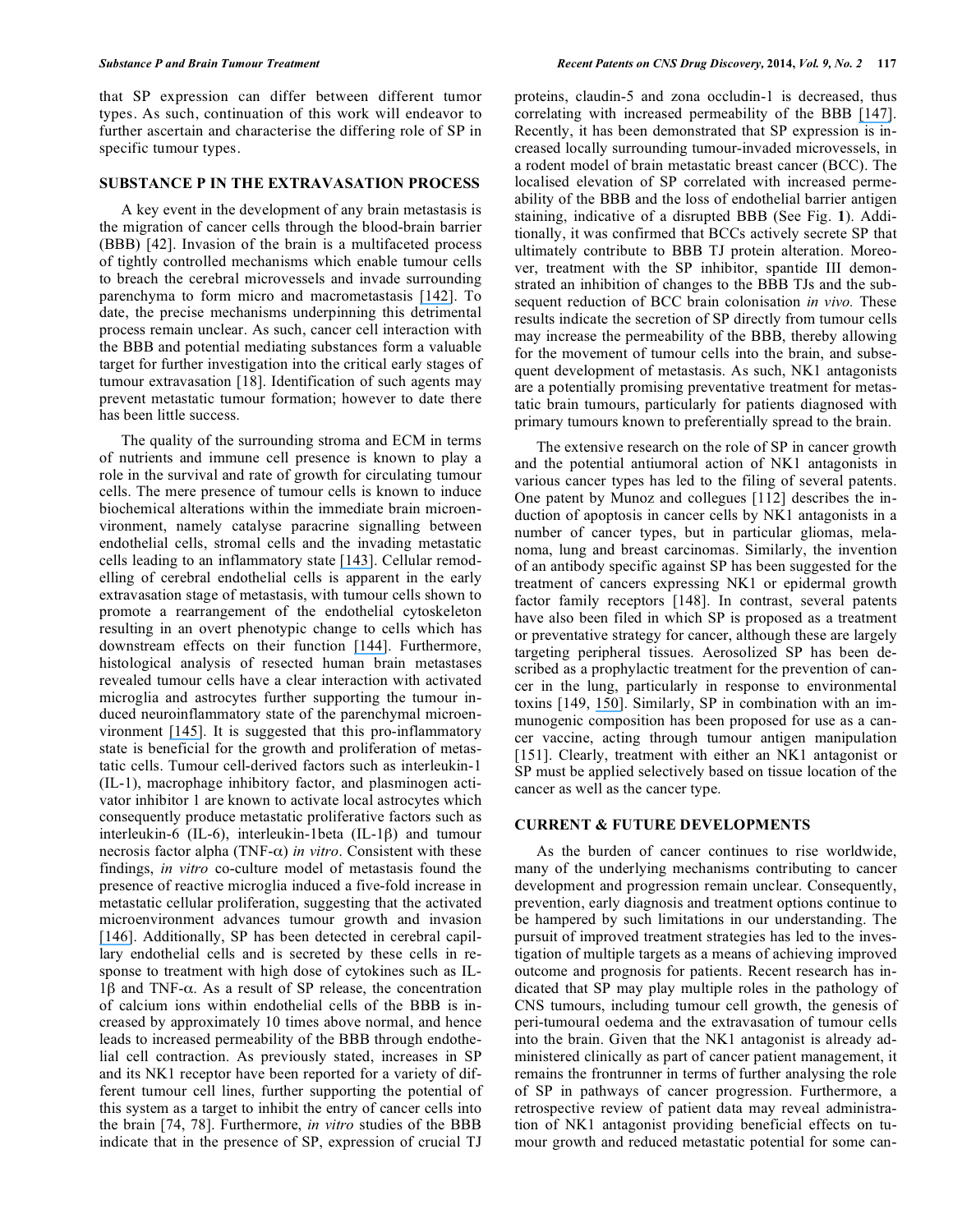cer types. To date there has been no such investigation into the effect of the treatment on cancer growth or progression in humans. Additionally, SP is expressed in varying quantities for a number of different tumour cells, thus further investigation of whether these levels correlate with tumour aggressiveness or propensity to colonise certain organs, such as the brain is required. Similarly, additional research to elucidate the effect of NK1 antagonist treatment on BBB dysfunction in the setting of experimental brain tumours will be of further benefit. Finally, there is sufficient evidence to suggest both SP and NK1 play a key role in tumour development and progression, particularly with regard to tumour dissemination to the brain. As such further research is encouraged in order to harness the benefit of targeting this pathway in cancer biology.

# **CONFLICT OF INTEREST**

 The authors confirm that this article content has no conflict of interest.

#### **ACKNOWLEDGEMENTS**

Declared none.

# **DISCLOSURE**

 This is an extended and updated version of the authors' previous manuscript published in *Recent Pat. CNS Drug*  Disc.  $6$  (1),  $31-40$  (2011) entitled "Towards drug discovery for brain tumours: interactions of kinins and tumours at the blood brain barrier interface".

#### **REFERENCES**

- [1] Ferlay JSI, Ervik M, Dikshit R, Eser S, Mathers C, Rebelo M, Parkin DM, Forman D, Bray, F. In: Cancer IAfRo, Ed. Cancer Incidence and Mortality Worldwide. IARC CancerBase No 11 Lyon, France: GLOBOCAN 2012: 2013.
- [2] Siegel R, Ma J, Zou Z, Jemal A. Cancer statistics, 2014. CA: Canc J Clinicians 2014; 64(1): 9-29.
- [3] Norden AD, Wen PY, Kesari S. Brain metastases. Curr Opin Neurol 2005; 18(6): 654-61.
- [4] Behin A, Hoang-Xuan K, Carpentier AF, Delattre JY. Primary brain tumours in adults. Lancet 2003; 361(9354): 323-31.
- [5] Buckner JC, Brown PD, O'Neill BP, Meyer FB, Wetmore CJ, Uhm JH. Central nervous system tumors. Mayo Clin Proc 2007; 82(10): 1271-86.
- [6] Gavrilovic IT, Posner JB. Brain metastases: epidemiology and pathophysiology. J Neuro-oncol 2005; 75(1): 5-14.
- [7] Kefford RF. Drug treatment for melanoma: progress, but who pays? Medical J Aus 2012; 197(4): 198-9.
- [8] Louis DN, Ohgaki H, Wiestler OD, Cavenee WK, Burger PC, Jouvet A, *et al*. The 2007 WHO classification of tumours of the central nervous system. Acta Neuropathol 2007; 114(2): 97-109.
- [9] Pereira A, Jr., Furlan FA. Astrocytes and human cognition: modeling information integration and modulation of neuronal activity. Prog Neurobiol 2010; 92(3): 405-20.
- [10] Furnari FB, Fenton T, Bachoo RM, Mukasa A, Stommel JM, Stegh A, *et al*. Malignant astrocytic glioma: genetics, biology, and paths to treatment. Genes Develop 2007; 21(21): 2683-710.
- [11] Bafaloukos D, Gogas H. The treatment of brain metastases in melanoma patients. Canc Treat Rev 2004; 30(6): 515-20.
- [12] DeAngelis LM. Brain tumors. New Eng J Med 2001; 344(2): 114- 23.
- [13] Vecht CJ. Clinical management of brain metastasis. J Neuro 1998; 245(3): 127-31.
- [14] Ricard D, Idbaih A, Ducray F, Lahutte M, Hoang-Xuan K, Delattre JY. Primary brain tumours in adults. Lancet 2012; 379(9830): 1984-96.
- [15] Drappatz J, Schiff D, Kesari S, Norden AD, Wen PY. Medical management of brain tumor patients. Neurologic Clinics 2007; 25(4): 1035-71, ix.
- [16] Silberman AW. Surgical debulking of tumors. Surg Gyne Obs 1982; 155(4): 577-85.
- [17] Kondziolka D, Flickinger JC, Lunsford LD. Radiosurgery for brain metastases. Prog Neuro Surg 2012; 25: 115-22.
- [18] Arshad F, Wang L, Sy C, Avraham S, Avraham HK. Blood-brain barrier integrity and breast cancer metastasis to the brain. Pathol Res Int 2010; 2011: 920509.
- [19] Khan AJ, Dicker AP. On the merits and limitations of whole-brain radiation therapy. J Clin Onco 2013; 31(1): 11-3.
- [20] Patchell RA. The management of brain metastases. Canc Treat Rev 2003; 29(6): 533-40.
- [21] Ranjan T, Abrey LE. Current management of metastatic brain disease. Neurotherapeut 2009; 6(3): 598-603.
- [22] Fortin D. The blood-brain barrier should not be underestimated in neuro-oncology. Revue Neurologique 2004; 160(5 Pt 1): 523-32.
- [23] Deeken JF, Loscher W. The blood-brain barrier and cancer: transporters, treatment, and Trojan horses. Clin Canc Res 2007; 13(6): 1663-74.
- [24] Regina A, Demeule M, Laplante A, Jodoin J, Dagenais C, Berthelet F, *et al*. Multidrug resistance in brain tumors: roles of the bloodbrain barrier. Canc Metastas Rev 2001; 20(1-2): 13-25.
- [25] Longley DB, Johnston PG. Molecular mechanisms of drug resistance. J Pathol 2005; 205(2): 275-92.
- [26] Abdullah LN, Chow EK. Mechanisms of chemoresistance in cancer stem cells. Clin Translat Med 2013; 2(1): 3.
- [27] [Abel TJ, Ryken T, Lesniak MS, Gabikian P. Gliadel for brain](https://www.researchgate.net/publication/236959885_Gliadel_for_brain_metastasis?el=1_x_8&enrichId=rgreq-b0d70aede874858f301fcc6219be96ac-XXX&enrichSource=Y292ZXJQYWdlOzI2ODIzMDU0ODtBUzoxNzQ0MDYwODA5MzM4ODhAMTQxODU5MzA1ODY0OA==)  [metastasis. Surg Neuro Int 2013; 4\(Suppl 4\): S289-93.](https://www.researchgate.net/publication/236959885_Gliadel_for_brain_metastasis?el=1_x_8&enrichId=rgreq-b0d70aede874858f301fcc6219be96ac-XXX&enrichSource=Y292ZXJQYWdlOzI2ODIzMDU0ODtBUzoxNzQ0MDYwODA5MzM4ODhAMTQxODU5MzA1ODY0OA==)
- [28] Westphal M, Hilt DC, Bortey E, Delavault P, Olivares R, Warnke PC, *et al*. A phase 3 trial of local chemotherapy with biodegradable carmustine (BCNU) wafers (Gliadel wafers) in patients with primary malignant glioma. Neuro-onco 2003; 5(2): 79-88.
- [29] Bregy A, Shah AH, Diaz MV, Pierce HE, Ames PL, Diaz D, *et al*. The role of Gliadel wafers in the treatment of high-grade gliomas. Expert Rev Anticanc Ther 2013; 13(12): 1453-61.
- [30] Nagpal S. The role of BCNU polymer wafers (Gliadel) in the treatment of malignant glioma. Neurosurg Clin North Am 2012; 23(2): 289-95, ix.
- [31] Brem H, Ewend MG, Piantadosi S, Greenhoot J, Burger PC, Sisti M. The safety of interstitial chemotherapy with BCNU-loaded polymer followed by radiation therapy in the treatment of newly diagnosed malignant gliomas: phase I trial. J Neuro-onco 1995; 26(2): 111-23.
- [32] Jain KK. Nanobiotechnology-based strategies for crossing the blood-brain barrier. Nanomed (Lond) 2012; 7(8): 1225-33.
- [33] Black, K.L., Ningaraj, N.S. Potassium channel mediated delivery of agents through the blood-brain barrier. WO2005025511 (**2005**).
- [34] Liu LB, Xue YX, Liu YH, Wang YB. Bradykinin increases bloodtumor barrier permeability by down-regulating the expression levels of ZO-1, occludin, and claudin-5 and rearranging actin cytoskeleton. J Neurosci Res 2008; 86(5): 1153-68.
- [35] Emerich DF, Dean RL, Marsh J, Pink M, Lafreniere D, Snodgrass P, *et al*. Intravenous cereport (RMP-7) enhances delivery of hydrophilic chemotherapeutics and increases survival in rats with metastatic tumors in the brain. Pharmaceut Res 2000; 17(10): 1212- 9.
- [36] Tajes M, Ramos-Fernandez E, Weng-Jiang X, Bosch-Morato M, Guivernau B, Eraso-Pichot A, *et al*. The blood-brain barrier: structure, function and therapeutic approaches to cross it. Mol Memb Biol 2014; 31(5): 1-16.
- [37] Hochwald SN. Molecular-targeted therapy for cancer and nanotechnology. Meth Mol Biol 2010; 624: 11-23.
- [38] Rahma OKS. Biological Basis of Molecular Targeted Therapy. In: Roland T, Skeel SNK, Ed. Handbook of Cancer Chemotherapy. Philidelphia: Lippincott Williams & Wilkins; 2011.
- [39] Mischel PS, Cloughesy TF. Targeted molecular therapy of GBM. Brain Pathol 2003; 13(1): 52-61.
- [40] Atallah E, Flaherty L. Treatment of metastatic malignant melanoma. Curr Treatm Opt Onco 2005; 6(3): 185-93.
- [41] Palma C. Tachykinins and their receptors in human malignancies. Curr Drug Targ 2006; 7(8): 1043-52.
- [42] Wilhelm I, Molnar J, Fazakas C, Hasko J, Krizbai IA. Role of the blood-brain barrier in the formation of brain metastases. Int J Mol Sci 2013; 14(1): 1383-411.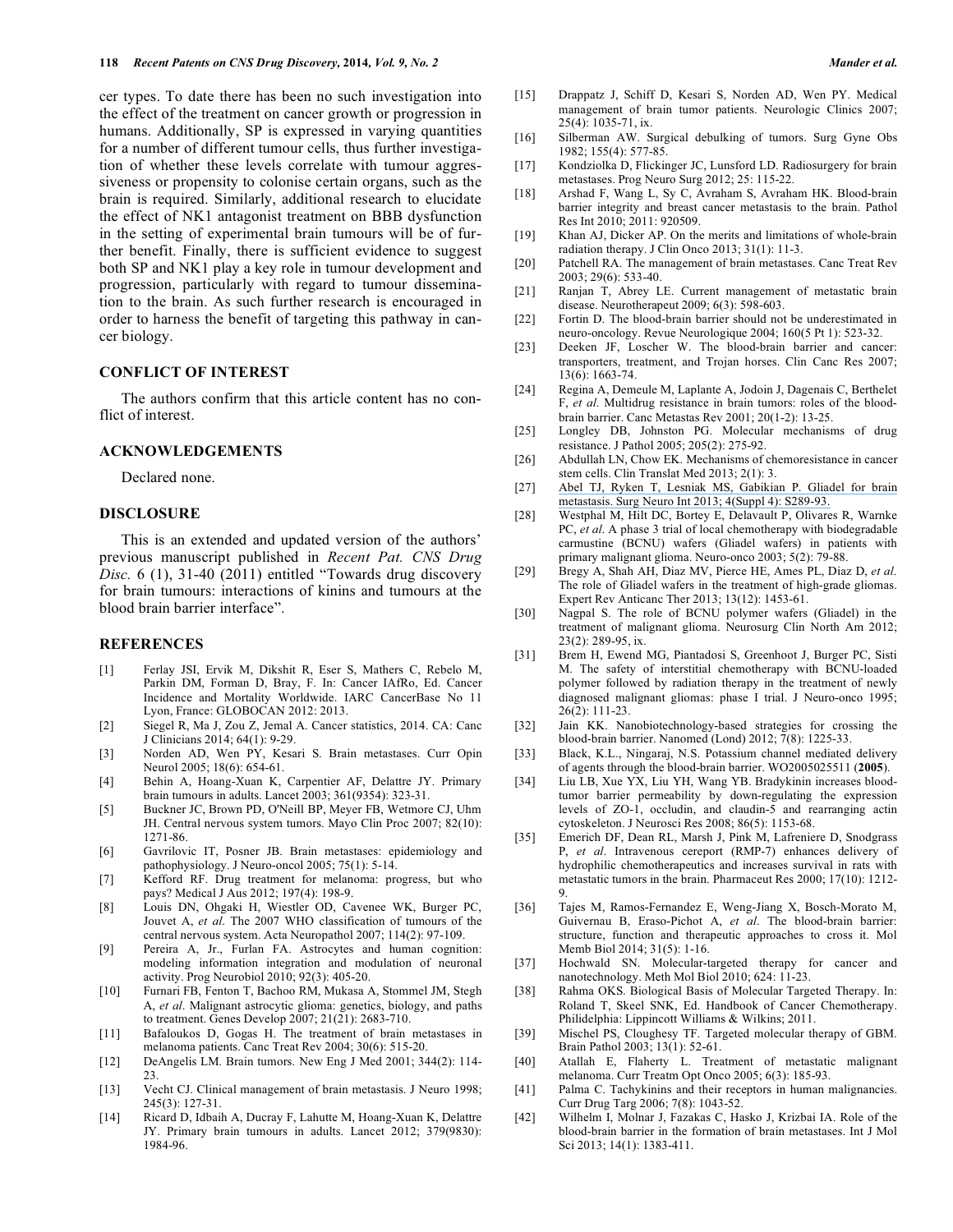- [43] Nag S, Kapadia A, Stewart DJ. Review: molecular pathogenesis of blood-brain barrier breakdown in acute brain injury. Neuropathol App Neurobiol 2011; 37(1): 3-23.
- [44] Banks WA. Physiology and pathology of the blood-brain barrier: implications for microbial pathogenesis, drug delivery and neurodegenerative disorders. J Neurovirol 1999; 5(6): 538-55.
- [45] Jia W, Martin TA, Zhang G, Jiang WG. Junctional adhesion molecules in cerebral endothelial tight junction and brain metastasis. Anticanc Res 2013; 33(6): 2353-9.
- [46] Harford-Wright E, Lewis KM, Vink R. Towards drug discovery for brain tumours: interaction of kinins and tumours at the blood brain barrier interface. Rec Pat CNS Drug Discov 2011; 6(1): 31-40.
- [47] Nduom EK, Yang C, Merrill MJ, Zhuang Z, Lonser RR. Characterization of the blood-brain barrier of metastatic and primary malignant neoplasms. J Neurosurg 2013.
- [48] [Zhang RD, Price JE, Fujimaki T, Bucana CD, Fidler IJ. Differential](https://www.researchgate.net/publication/21712764_Differential_permeability_of_the_blood-brain_barrier_in_experimental_brain_metastases_produced_by_human_neoplasms_implanted_into_nude_mice?el=1_x_8&enrichId=rgreq-b0d70aede874858f301fcc6219be96ac-XXX&enrichSource=Y292ZXJQYWdlOzI2ODIzMDU0ODtBUzoxNzQ0MDYwODA5MzM4ODhAMTQxODU5MzA1ODY0OA==)  [permeability of the blood-brain barrier in experimental brain](https://www.researchgate.net/publication/21712764_Differential_permeability_of_the_blood-brain_barrier_in_experimental_brain_metastases_produced_by_human_neoplasms_implanted_into_nude_mice?el=1_x_8&enrichId=rgreq-b0d70aede874858f301fcc6219be96ac-XXX&enrichSource=Y292ZXJQYWdlOzI2ODIzMDU0ODtBUzoxNzQ0MDYwODA5MzM4ODhAMTQxODU5MzA1ODY0OA==)  [metastases produced by human neoplasms implanted into nude](https://www.researchgate.net/publication/21712764_Differential_permeability_of_the_blood-brain_barrier_in_experimental_brain_metastases_produced_by_human_neoplasms_implanted_into_nude_mice?el=1_x_8&enrichId=rgreq-b0d70aede874858f301fcc6219be96ac-XXX&enrichSource=Y292ZXJQYWdlOzI2ODIzMDU0ODtBUzoxNzQ0MDYwODA5MzM4ODhAMTQxODU5MzA1ODY0OA==)  [mice. Am J Pathol 1992; 141\(5\): 1115-24.](https://www.researchgate.net/publication/21712764_Differential_permeability_of_the_blood-brain_barrier_in_experimental_brain_metastases_produced_by_human_neoplasms_implanted_into_nude_mice?el=1_x_8&enrichId=rgreq-b0d70aede874858f301fcc6219be96ac-XXX&enrichSource=Y292ZXJQYWdlOzI2ODIzMDU0ODtBUzoxNzQ0MDYwODA5MzM4ODhAMTQxODU5MzA1ODY0OA==)
- [\[49\]](https://www.researchgate.net/publication/21712764_Differential_permeability_of_the_blood-brain_barrier_in_experimental_brain_metastases_produced_by_human_neoplasms_implanted_into_nude_mice?el=1_x_8&enrichId=rgreq-b0d70aede874858f301fcc6219be96ac-XXX&enrichSource=Y292ZXJQYWdlOzI2ODIzMDU0ODtBUzoxNzQ0MDYwODA5MzM4ODhAMTQxODU5MzA1ODY0OA==) Jain RK, di Tomaso E, Duda DG, Loeffler JS, Sorensen AG, Batchelor TT. Angiogenesis in brain tumours. Nat Rev Neurosci 2007; 8(8): 610-22.
- [50] Lockman PR, Mittapalli RK, Taskar KS, Rudraraju V, Gril B, Bohn KA, *et al*. Heterogeneous blood-tumor barrier permeability determines drug efficacy in experimental brain metastases of breast cancer. Clin Canc Res 2010; 16(23): 5664-78.
- [51] Groothuis DR. The blood-brain and blood-tumor barriers: a review of strategies for increasing drug delivery. Neuro-oncol 2000; 2(1): 45-59.
- [52] [Maggi CA. The mammalian tachykinin receptors. Gen Pharmacol](https://www.researchgate.net/publication/12161083_Substance_P_A_pioneer_amongst_neuropeptides?el=1_x_8&enrichId=rgreq-b0d70aede874858f301fcc6219be96ac-XXX&enrichSource=Y292ZXJQYWdlOzI2ODIzMDU0ODtBUzoxNzQ0MDYwODA5MzM4ODhAMTQxODU5MzA1ODY0OA==)  [1995; 26\(5\): 911-44.](https://www.researchgate.net/publication/12161083_Substance_P_A_pioneer_amongst_neuropeptides?el=1_x_8&enrichId=rgreq-b0d70aede874858f301fcc6219be96ac-XXX&enrichSource=Y292ZXJQYWdlOzI2ODIzMDU0ODtBUzoxNzQ0MDYwODA5MzM4ODhAMTQxODU5MzA1ODY0OA==)
- [53] [Hokfelt T, Pernow B, Wahren J. Substance P: a pioneer amongst](https://www.researchgate.net/publication/12161083_Substance_P_A_pioneer_amongst_neuropeptides?el=1_x_8&enrichId=rgreq-b0d70aede874858f301fcc6219be96ac-XXX&enrichSource=Y292ZXJQYWdlOzI2ODIzMDU0ODtBUzoxNzQ0MDYwODA5MzM4ODhAMTQxODU5MzA1ODY0OA==)  [neuropeptides. J Intern Med 2001; 249\(1\): 27-40.](https://www.researchgate.net/publication/12161083_Substance_P_A_pioneer_amongst_neuropeptides?el=1_x_8&enrichId=rgreq-b0d70aede874858f301fcc6219be96ac-XXX&enrichSource=Y292ZXJQYWdlOzI2ODIzMDU0ODtBUzoxNzQ0MDYwODA5MzM4ODhAMTQxODU5MzA1ODY0OA==)
- [\[54\]](https://www.researchgate.net/publication/12161083_Substance_P_A_pioneer_amongst_neuropeptides?el=1_x_8&enrichId=rgreq-b0d70aede874858f301fcc6219be96ac-XXX&enrichSource=Y292ZXJQYWdlOzI2ODIzMDU0ODtBUzoxNzQ0MDYwODA5MzM4ODhAMTQxODU5MzA1ODY0OA==) [McCarson KE. Central and peripheral expression of neurokinin-1](https://www.researchgate.net/publication/12868262_Central_and_peripheral_expression_of_neurokinin-1_and_neurokinin-3_receptor_and_substance_P-encoding_messenger_RNAs_Peripheral_regulation_during_formalin-induced_inflammation_and_lack_of_neurokinin_re?el=1_x_8&enrichId=rgreq-b0d70aede874858f301fcc6219be96ac-XXX&enrichSource=Y292ZXJQYWdlOzI2ODIzMDU0ODtBUzoxNzQ0MDYwODA5MzM4ODhAMTQxODU5MzA1ODY0OA==)  [and neurokinin-3 receptor and substance P-encoding messenger](https://www.researchgate.net/publication/12868262_Central_and_peripheral_expression_of_neurokinin-1_and_neurokinin-3_receptor_and_substance_P-encoding_messenger_RNAs_Peripheral_regulation_during_formalin-induced_inflammation_and_lack_of_neurokinin_re?el=1_x_8&enrichId=rgreq-b0d70aede874858f301fcc6219be96ac-XXX&enrichSource=Y292ZXJQYWdlOzI2ODIzMDU0ODtBUzoxNzQ0MDYwODA5MzM4ODhAMTQxODU5MzA1ODY0OA==)  [RNAs: peripheral regulation during formalin-induced inflammation](https://www.researchgate.net/publication/12868262_Central_and_peripheral_expression_of_neurokinin-1_and_neurokinin-3_receptor_and_substance_P-encoding_messenger_RNAs_Peripheral_regulation_during_formalin-induced_inflammation_and_lack_of_neurokinin_re?el=1_x_8&enrichId=rgreq-b0d70aede874858f301fcc6219be96ac-XXX&enrichSource=Y292ZXJQYWdlOzI2ODIzMDU0ODtBUzoxNzQ0MDYwODA5MzM4ODhAMTQxODU5MzA1ODY0OA==)  [and lack of neurokinin receptor expression in primary afferent](https://www.researchgate.net/publication/12868262_Central_and_peripheral_expression_of_neurokinin-1_and_neurokinin-3_receptor_and_substance_P-encoding_messenger_RNAs_Peripheral_regulation_during_formalin-induced_inflammation_and_lack_of_neurokinin_re?el=1_x_8&enrichId=rgreq-b0d70aede874858f301fcc6219be96ac-XXX&enrichSource=Y292ZXJQYWdlOzI2ODIzMDU0ODtBUzoxNzQ0MDYwODA5MzM4ODhAMTQxODU5MzA1ODY0OA==)  [sensory neurons. Neurosci 1999; 93\(1\): 361-70.](https://www.researchgate.net/publication/12868262_Central_and_peripheral_expression_of_neurokinin-1_and_neurokinin-3_receptor_and_substance_P-encoding_messenger_RNAs_Peripheral_regulation_during_formalin-induced_inflammation_and_lack_of_neurokinin_re?el=1_x_8&enrichId=rgreq-b0d70aede874858f301fcc6219be96ac-XXX&enrichSource=Y292ZXJQYWdlOzI2ODIzMDU0ODtBUzoxNzQ0MDYwODA5MzM4ODhAMTQxODU5MzA1ODY0OA==)
- [\[55\]](https://www.researchgate.net/publication/12868262_Central_and_peripheral_expression_of_neurokinin-1_and_neurokinin-3_receptor_and_substance_P-encoding_messenger_RNAs_Peripheral_regulation_during_formalin-induced_inflammation_and_lack_of_neurokinin_re?el=1_x_8&enrichId=rgreq-b0d70aede874858f301fcc6219be96ac-XXX&enrichSource=Y292ZXJQYWdlOzI2ODIzMDU0ODtBUzoxNzQ0MDYwODA5MzM4ODhAMTQxODU5MzA1ODY0OA==) Pernow B. Substance P. Pharmacological Rev 1983; 35(2): 85-141.
- [56] [Severini C, Improta G, Falconieri-Erspamer G, Salvadori S,](https://www.researchgate.net/publication/11335801_The_tachykinin_peptide_family_Pharmacol_Rev?el=1_x_8&enrichId=rgreq-b0d70aede874858f301fcc6219be96ac-XXX&enrichSource=Y292ZXJQYWdlOzI2ODIzMDU0ODtBUzoxNzQ0MDYwODA5MzM4ODhAMTQxODU5MzA1ODY0OA==)  [Erspamer V. The tachykinin peptide family. Pharmacological Rev](https://www.researchgate.net/publication/11335801_The_tachykinin_peptide_family_Pharmacol_Rev?el=1_x_8&enrichId=rgreq-b0d70aede874858f301fcc6219be96ac-XXX&enrichSource=Y292ZXJQYWdlOzI2ODIzMDU0ODtBUzoxNzQ0MDYwODA5MzM4ODhAMTQxODU5MzA1ODY0OA==)  [2002; 54\(2\): 285-322.](https://www.researchgate.net/publication/11335801_The_tachykinin_peptide_family_Pharmacol_Rev?el=1_x_8&enrichId=rgreq-b0d70aede874858f301fcc6219be96ac-XXX&enrichSource=Y292ZXJQYWdlOzI2ODIzMDU0ODtBUzoxNzQ0MDYwODA5MzM4ODhAMTQxODU5MzA1ODY0OA==)
- [\[57\]](https://www.researchgate.net/publication/11335801_The_tachykinin_peptide_family_Pharmacol_Rev?el=1_x_8&enrichId=rgreq-b0d70aede874858f301fcc6219be96ac-XXX&enrichSource=Y292ZXJQYWdlOzI2ODIzMDU0ODtBUzoxNzQ0MDYwODA5MzM4ODhAMTQxODU5MzA1ODY0OA==) Helke CJ, Phillips ET. Substance P antagonist-induced spinal cord vasoconstriction: effects of thyrotropin-releasing hormone and substance P agonists. Peptides 1988; 9(6): 1307-15.
- [58] Shults CW, Quirion R, Chronwall B, Chase TN, O'Donohue TL. A comparison of the anatomical distribution of substance P and substance P receptors in the rat central nervous system. Peptides 1984; 5(6): 1097-128.
- [59] Hardwick JC, Mawe GM, Parsons RL. Tachykinin-induced activation of non-specific cation conductance via NK3 neurokinin receptors in guinea-pig intracardiac neurones. J Physiol 1997; 504(Pt 1): 65-74.
- [60] Malcangio M, Bowery NG. Effect of the tachykinin NK1 receptor antagonists, RP 67580 and SR 140333, on electrically-evoked substance P release from rat spinal cord. Brit J Pharmacol 1994; 113(2): 635-41.
- [61] Schaffer M, Beiter T, Becker HD, Hunt TK. Neuropeptides: mediators of inflammation and tissue repair? Archiv Surg 1998; 133(10): 1107-16.
- [62] Munoz M, Martinez-Armesto J, Covenas R. NK-1 receptor antagonists as antitumor drugs: a survey of the literature from 2000 to 2011. Expert Opin Therapeut Pat 2012; 22(7): 735-46.
- [63] Esteban F, Munoz M, Gonzalez-Moles MA, Rosso M. A role for substance P in cancer promotion and progression: a mechanism to counteract intracellular death signals following oncogene activation or DNA damage. Canc Metastas Rev 2006; 25(1): 137-45.
- [64] Lazarczyk M, Matyja E, Lipkowski A. Substance P and its receptors -- a potential target for novel medicines in malignant brain tumour therapies (mini-review). Folia Neuropathologica Assoc Polish Neuropathol Med Res Centre, Polish Acad Sci 2007; 45(3): 99-107.
- [65] Hennig IM, Laissue JA, Horisberger U, Reubi JC. Substance-P receptors in human primary neoplasms: tumoral and vascular localization. Int J Canc 1995; 61(6): 786-92.
- [66] [Brener S, Gonzalez-Moles MA, Tostes D, Esteban F, Gil-Montoya](https://www.researchgate.net/publication/26294013_A_role_for_the_substance_PNK-1_receptor_complex_in_cell_proliferation_in_oral_squamous_cell_carcinoma?el=1_x_8&enrichId=rgreq-b0d70aede874858f301fcc6219be96ac-XXX&enrichSource=Y292ZXJQYWdlOzI2ODIzMDU0ODtBUzoxNzQ0MDYwODA5MzM4ODhAMTQxODU5MzA1ODY0OA==) JA, Ruiz-Avila I, *et al*[. A role for the substance P/NK-1 receptor](https://www.researchgate.net/publication/26294013_A_role_for_the_substance_PNK-1_receptor_complex_in_cell_proliferation_in_oral_squamous_cell_carcinoma?el=1_x_8&enrichId=rgreq-b0d70aede874858f301fcc6219be96ac-XXX&enrichSource=Y292ZXJQYWdlOzI2ODIzMDU0ODtBUzoxNzQ0MDYwODA5MzM4ODhAMTQxODU5MzA1ODY0OA==) [complex in cell proliferation in oral squamous cell carcinoma.](https://www.researchgate.net/publication/26294013_A_role_for_the_substance_PNK-1_receptor_complex_in_cell_proliferation_in_oral_squamous_cell_carcinoma?el=1_x_8&enrichId=rgreq-b0d70aede874858f301fcc6219be96ac-XXX&enrichSource=Y292ZXJQYWdlOzI2ODIzMDU0ODtBUzoxNzQ0MDYwODA5MzM4ODhAMTQxODU5MzA1ODY0OA==)  [Anticanc Res 2009; 29\(6\): 2323-9.](https://www.researchgate.net/publication/26294013_A_role_for_the_substance_PNK-1_receptor_complex_in_cell_proliferation_in_oral_squamous_cell_carcinoma?el=1_x_8&enrichId=rgreq-b0d70aede874858f301fcc6219be96ac-XXX&enrichSource=Y292ZXJQYWdlOzI2ODIzMDU0ODtBUzoxNzQ0MDYwODA5MzM4ODhAMTQxODU5MzA1ODY0OA==)
- [\[67\]](https://www.researchgate.net/publication/26294013_A_role_for_the_substance_PNK-1_receptor_complex_in_cell_proliferation_in_oral_squamous_cell_carcinoma?el=1_x_8&enrichId=rgreq-b0d70aede874858f301fcc6219be96ac-XXX&enrichSource=Y292ZXJQYWdlOzI2ODIzMDU0ODtBUzoxNzQ0MDYwODA5MzM4ODhAMTQxODU5MzA1ODY0OA==) [Khare VK, Albino AP, Reed JA. The neuropeptide/mast cell](https://www.researchgate.net/publication/51305734_The_neuropeptidemast_cell_secretagogue_substance_P_is_expressed_in_cutaneous_melanocytic_lesions?el=1_x_8&enrichId=rgreq-b0d70aede874858f301fcc6219be96ac-XXX&enrichSource=Y292ZXJQYWdlOzI2ODIzMDU0ODtBUzoxNzQ0MDYwODA5MzM4ODhAMTQxODU5MzA1ODY0OA==)  [secretagogue substance P is expressed in cutaneous melanocytic](https://www.researchgate.net/publication/51305734_The_neuropeptidemast_cell_secretagogue_substance_P_is_expressed_in_cutaneous_melanocytic_lesions?el=1_x_8&enrichId=rgreq-b0d70aede874858f301fcc6219be96ac-XXX&enrichSource=Y292ZXJQYWdlOzI2ODIzMDU0ODtBUzoxNzQ0MDYwODA5MzM4ODhAMTQxODU5MzA1ODY0OA==)  [lesions. J Cutaneous Pathol 1998; 25\(1\): 2-10.](https://www.researchgate.net/publication/51305734_The_neuropeptidemast_cell_secretagogue_substance_P_is_expressed_in_cutaneous_melanocytic_lesions?el=1_x_8&enrichId=rgreq-b0d70aede874858f301fcc6219be96ac-XXX&enrichSource=Y292ZXJQYWdlOzI2ODIzMDU0ODtBUzoxNzQ0MDYwODA5MzM4ODhAMTQxODU5MzA1ODY0OA==)
- [\[68\]](https://www.researchgate.net/publication/51305734_The_neuropeptidemast_cell_secretagogue_substance_P_is_expressed_in_cutaneous_melanocytic_lesions?el=1_x_8&enrichId=rgreq-b0d70aede874858f301fcc6219be96ac-XXX&enrichSource=Y292ZXJQYWdlOzI2ODIzMDU0ODtBUzoxNzQ0MDYwODA5MzM4ODhAMTQxODU5MzA1ODY0OA==) [Munoz M, Perez A, Rosso M, Zamarriego C, Rosso R. Antitumoral](https://www.researchgate.net/publication/8528064_Antitumoral_action_of_the_neurokinin-1_receptor_antagonist_L-733060_on_human_melanoma_cell_lines?el=1_x_8&enrichId=rgreq-b0d70aede874858f301fcc6219be96ac-XXX&enrichSource=Y292ZXJQYWdlOzI2ODIzMDU0ODtBUzoxNzQ0MDYwODA5MzM4ODhAMTQxODU5MzA1ODY0OA==)  [action of the neurokinin-1 receptor antagonist L-733 060 on human](https://www.researchgate.net/publication/8528064_Antitumoral_action_of_the_neurokinin-1_receptor_antagonist_L-733060_on_human_melanoma_cell_lines?el=1_x_8&enrichId=rgreq-b0d70aede874858f301fcc6219be96ac-XXX&enrichSource=Y292ZXJQYWdlOzI2ODIzMDU0ODtBUzoxNzQ0MDYwODA5MzM4ODhAMTQxODU5MzA1ODY0OA==)  [melanoma cell lines. Melanoma Res 2004; 14\(3\): 183-8.](https://www.researchgate.net/publication/8528064_Antitumoral_action_of_the_neurokinin-1_receptor_antagonist_L-733060_on_human_melanoma_cell_lines?el=1_x_8&enrichId=rgreq-b0d70aede874858f301fcc6219be96ac-XXX&enrichSource=Y292ZXJQYWdlOzI2ODIzMDU0ODtBUzoxNzQ0MDYwODA5MzM4ODhAMTQxODU5MzA1ODY0OA==)
- [\[69\]](https://www.researchgate.net/publication/8528064_Antitumoral_action_of_the_neurokinin-1_receptor_antagonist_L-733060_on_human_melanoma_cell_lines?el=1_x_8&enrichId=rgreq-b0d70aede874858f301fcc6219be96ac-XXX&enrichSource=Y292ZXJQYWdlOzI2ODIzMDU0ODtBUzoxNzQ0MDYwODA5MzM4ODhAMTQxODU5MzA1ODY0OA==) [Munoz M, Rosso M, Perez A, Covenas R, Rosso R, Zamarriego C,](https://www.researchgate.net/publication/7803780_The_NK1_receptor_is_involved_in_the_antitumoural_action_of_L-733060_and_in_the_mitogenic_action_of_substance_P_on_neuroblastoma_and_glioma_cell_lines?el=1_x_8&enrichId=rgreq-b0d70aede874858f301fcc6219be96ac-XXX&enrichSource=Y292ZXJQYWdlOzI2ODIzMDU0ODtBUzoxNzQ0MDYwODA5MzM4ODhAMTQxODU5MzA1ODY0OA==) *et al*[. The NK1 receptor is involved in the antitumoural action of L-](https://www.researchgate.net/publication/7803780_The_NK1_receptor_is_involved_in_the_antitumoural_action_of_L-733060_and_in_the_mitogenic_action_of_substance_P_on_neuroblastoma_and_glioma_cell_lines?el=1_x_8&enrichId=rgreq-b0d70aede874858f301fcc6219be96ac-XXX&enrichSource=Y292ZXJQYWdlOzI2ODIzMDU0ODtBUzoxNzQ0MDYwODA5MzM4ODhAMTQxODU5MzA1ODY0OA==)[733,060 and in the mitogenic action of substance P on](https://www.researchgate.net/publication/7803780_The_NK1_receptor_is_involved_in_the_antitumoural_action_of_L-733060_and_in_the_mitogenic_action_of_substance_P_on_neuroblastoma_and_glioma_cell_lines?el=1_x_8&enrichId=rgreq-b0d70aede874858f301fcc6219be96ac-XXX&enrichSource=Y292ZXJQYWdlOzI2ODIzMDU0ODtBUzoxNzQ0MDYwODA5MzM4ODhAMTQxODU5MzA1ODY0OA==)  [neuroblastoma and glioma cell lines. Neuropep 2005; 39\(4\): 427-](https://www.researchgate.net/publication/7803780_The_NK1_receptor_is_involved_in_the_antitumoural_action_of_L-733060_and_in_the_mitogenic_action_of_substance_P_on_neuroblastoma_and_glioma_cell_lines?el=1_x_8&enrichId=rgreq-b0d70aede874858f301fcc6219be96ac-XXX&enrichSource=Y292ZXJQYWdlOzI2ODIzMDU0ODtBUzoxNzQ0MDYwODA5MzM4ODhAMTQxODU5MzA1ODY0OA==) [32.](https://www.researchgate.net/publication/7803780_The_NK1_receptor_is_involved_in_the_antitumoural_action_of_L-733060_and_in_the_mitogenic_action_of_substance_P_on_neuroblastoma_and_glioma_cell_lines?el=1_x_8&enrichId=rgreq-b0d70aede874858f301fcc6219be96ac-XXX&enrichSource=Y292ZXJQYWdlOzI2ODIzMDU0ODtBUzoxNzQ0MDYwODA5MzM4ODhAMTQxODU5MzA1ODY0OA==)
- [\[70\]](https://www.researchgate.net/publication/7803780_The_NK1_receptor_is_involved_in_the_antitumoural_action_of_L-733060_and_in_the_mitogenic_action_of_substance_P_on_neuroblastoma_and_glioma_cell_lines?el=1_x_8&enrichId=rgreq-b0d70aede874858f301fcc6219be96ac-XXX&enrichSource=Y292ZXJQYWdlOzI2ODIzMDU0ODtBUzoxNzQ0MDYwODA5MzM4ODhAMTQxODU5MzA1ODY0OA==) Munoz M, Rosso M, Robles-Frias MJ, Salinas-Martin MV, Rosso R, Gonzalez-Ortega A, *et al*. The NK-1 receptor is expressed in human melanoma and is involved in the antitumor action of the NK-1 receptor antagonist aprepitant on melanoma cell lines. Lab Investig 2010; 90(8): 1259-69.
- [71] Rosso M, Robles-Frias MJ, Covenas R, Salinas-Martin MV, Munoz M. The NK-1 receptor is expressed in human primary gastric and colon adenocarcinomas and is involved in the antitumor action of L-733,060 and the mitogenic action of substance P on human gastrointestinal cancer cell lines. Tumour Biol 2008; 29(4): 245-54.
- [72] Esteban F, Gonzalez-Moles MA, Castro D, Martin-Jaen MM, Redondo M, Ruiz-Avila I, *et al*. Expression of substance P and neurokinin-1-receptor in laryngeal cancer: linking chronic inflammation to cancer promotion and progression. Histopathol 2009; 54(2): 258-60. Epub 2009/02/12.
- [73] Palma C, Bigioni M, Irrissuto C, Nardelli F, Maggi CA, Manzini S. [Anti-tumour activity of tachykinin NK1 receptor antagonists on](https://www.researchgate.net/publication/12667474_Anti-tumour_activity_of_tachykinin_NK1receptor_antagonists_on_human_glioma_U373_MG_xenograft?el=1_x_8&enrichId=rgreq-b0d70aede874858f301fcc6219be96ac-XXX&enrichSource=Y292ZXJQYWdlOzI2ODIzMDU0ODtBUzoxNzQ0MDYwODA5MzM4ODhAMTQxODU5MzA1ODY0OA==)  [human glioma U373 MG xenograft. Brit J Canc 2000; 82\(2\): 480-](https://www.researchgate.net/publication/12667474_Anti-tumour_activity_of_tachykinin_NK1receptor_antagonists_on_human_glioma_U373_MG_xenograft?el=1_x_8&enrichId=rgreq-b0d70aede874858f301fcc6219be96ac-XXX&enrichSource=Y292ZXJQYWdlOzI2ODIzMDU0ODtBUzoxNzQ0MDYwODA5MzM4ODhAMTQxODU5MzA1ODY0OA==) [7.](https://www.researchgate.net/publication/12667474_Anti-tumour_activity_of_tachykinin_NK1receptor_antagonists_on_human_glioma_U373_MG_xenograft?el=1_x_8&enrichId=rgreq-b0d70aede874858f301fcc6219be96ac-XXX&enrichSource=Y292ZXJQYWdlOzI2ODIzMDU0ODtBUzoxNzQ0MDYwODA5MzM4ODhAMTQxODU5MzA1ODY0OA==)
- [\[74\]](https://www.researchgate.net/publication/12667474_Anti-tumour_activity_of_tachykinin_NK1receptor_antagonists_on_human_glioma_U373_MG_xenograft?el=1_x_8&enrichId=rgreq-b0d70aede874858f301fcc6219be96ac-XXX&enrichSource=Y292ZXJQYWdlOzI2ODIzMDU0ODtBUzoxNzQ0MDYwODA5MzM4ODhAMTQxODU5MzA1ODY0OA==) [Munoz M, Covenas R. Involvement of substance P and the NK-1](https://www.researchgate.net/publication/255734640_Involvement_of_substance_P_and_the_NK-1_receptor_in_cancer_progression?el=1_x_8&enrichId=rgreq-b0d70aede874858f301fcc6219be96ac-XXX&enrichSource=Y292ZXJQYWdlOzI2ODIzMDU0ODtBUzoxNzQ0MDYwODA5MzM4ODhAMTQxODU5MzA1ODY0OA==)  [receptor in cancer progression. Peptides 2013; 48: 1-9.](https://www.researchgate.net/publication/255734640_Involvement_of_substance_P_and_the_NK-1_receptor_in_cancer_progression?el=1_x_8&enrichId=rgreq-b0d70aede874858f301fcc6219be96ac-XXX&enrichSource=Y292ZXJQYWdlOzI2ODIzMDU0ODtBUzoxNzQ0MDYwODA5MzM4ODhAMTQxODU5MzA1ODY0OA==)
- [\[75\]](https://www.researchgate.net/publication/255734640_Involvement_of_substance_P_and_the_NK-1_receptor_in_cancer_progression?el=1_x_8&enrichId=rgreq-b0d70aede874858f301fcc6219be96ac-XXX&enrichSource=Y292ZXJQYWdlOzI2ODIzMDU0ODtBUzoxNzQ0MDYwODA5MzM4ODhAMTQxODU5MzA1ODY0OA==) Munoz M, Rosso M, Perez A, Covenas R, Rosso R, Zamarriego C, *et al*. Antitumoral action of the neurokinin-1-receptor antagonist L-733,060 and mitogenic action of substance P on human retinoblastoma cell lines. Investig Ophthalmol Visual Sci 2005; 46(7): 2567-70.
- [76] Gonzalez MMA, Esteban F, Ruiz-Avila I, Gil MJA, Brener S, Bascones-Martinez A, *et al*. A role for the substance P/NK-1 receptor complex in cell proliferation and apoptosis in oral lichen planus. Oral Dis 2009; 15(2): 162-9.
- [77] Munoz M, Covenas R. NK-1 receptor antagonists: a new generation of anticancer drugs. Mini Rev Medic Chem 2012; 12(7): 593-9.
- [78] Harford-Wright E, Lewis KM, Vink R, Ghabriel MN. Evaluating the role of substance P in the growth of brain tumors. Neurosci 2014; 261: 85-94.
- [79] Luo W, Sharif TR, Sharif M. Substance P-induced mitogenesis in human astrocytoma cells correlates with activation of the mitogenactivated protein kinase signaling pathway. Canc Res 1996; 56(21): 4983-91.
- [80] Friess H, Zhu Z, Liard V, Shi X, Shrikhande SV, Wang L, *et al*. Neurokinin-1 receptor expression and its potential effects on tumor growth in human pancreatic cancer. Lab Investig 2003; 83(5): 731- 42.
- [81] Bigioni M, Benzo A, Irrissuto C, Maggi CA, Goso C. Role of NK-1 and NK-2 tachykinin receptor antagonism on the growth of human breast carcinoma cell line MDA-MB-231. Anti-canc Drugs 2005; 16(10): 1083-9.
- [82] Lang K, Drell TLT, Lindecke A, Niggemann B, Kaltschmidt C, Zaenker KS, *et al*. Induction of a metastatogenic tumor cell type by neurotransmitters and its pharmacological inhibition by established drugs. Int J Canc 2004; 112(2): 231-8.
- [83] Dunlop RJ, Campbell CW. Cytokines and advanced cancer. J Pain Symptom Manag 2000; 20(3): 214-32.
- [84] Jaiswal M, LaRusso NF, Burgart LJ, Gores GJ. Inflammatory cytokines induce DNA damage and inhibit DNA repair in cholangiocarcinoma cells by a nitric oxide-dependent mechanism. Canc Res 2000; 60(1): 184-90.
- [85] Vidal-Vanaclocha F, Fantuzzi G, Mendoza L, Fuentes AM, Anasagasti MJ, Martin J, *et al*. IL-18 regulates IL-1beta-dependent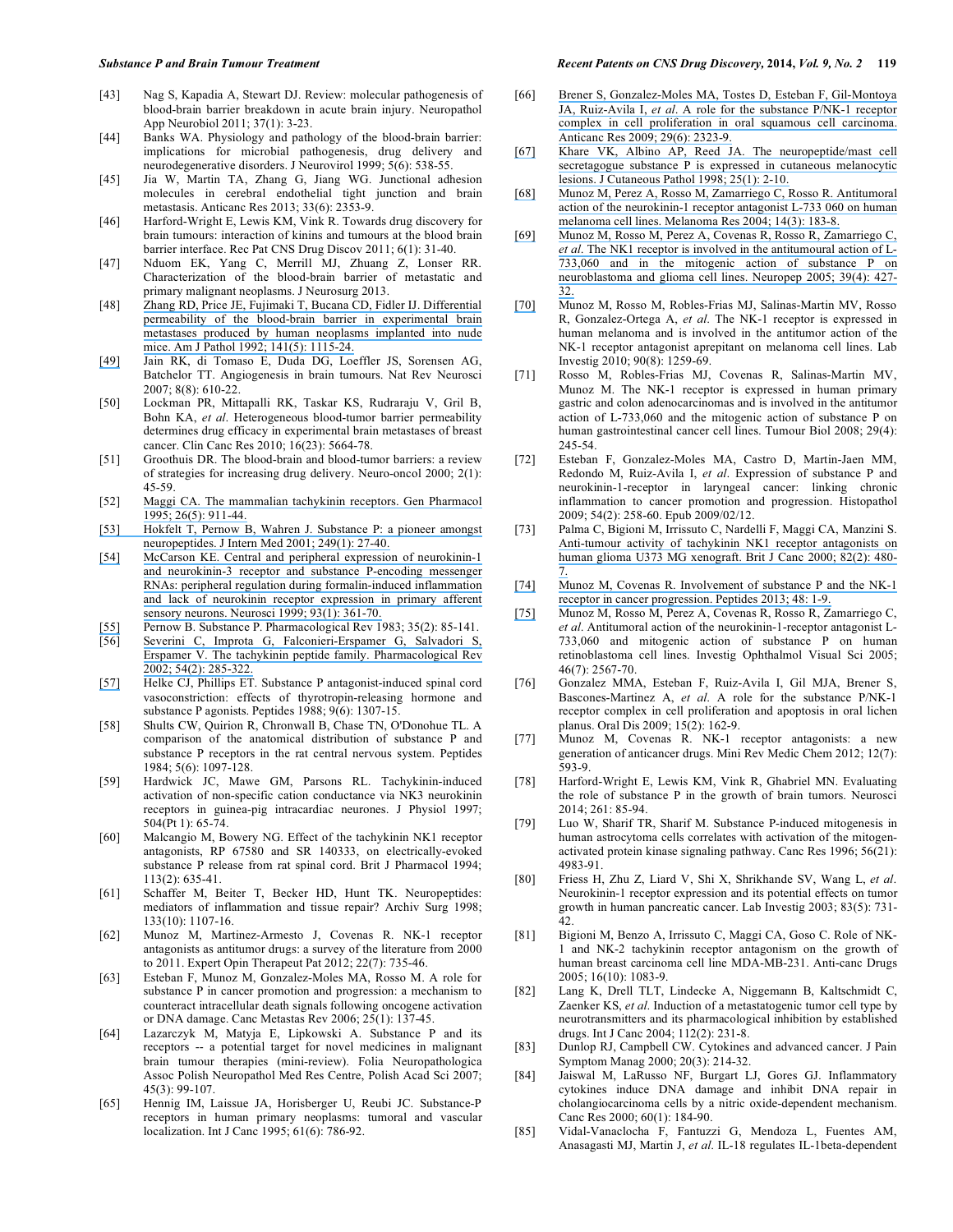hepatic melanoma metastasis via vascular cell adhesion molecule-1. [Proc Nat Acad Sci USA 2000; 97\(2\): 734-9.](https://www.researchgate.net/publication/6416786_LIF_upregulates_expression_of_NK-1R_in_NHBE_cells?el=1_x_8&enrichId=rgreq-b0d70aede874858f301fcc6219be96ac-XXX&enrichSource=Y292ZXJQYWdlOzI2ODIzMDU0ODtBUzoxNzQ0MDYwODA5MzM4ODhAMTQxODU5MzA1ODY0OA==)

- [86] [Hu CP, Feng JT, Tang YL, Zhu JQ, Lin MJ, Yu ME. LIF](https://www.researchgate.net/publication/6416786_LIF_upregulates_expression_of_NK-1R_in_NHBE_cells?el=1_x_8&enrichId=rgreq-b0d70aede874858f301fcc6219be96ac-XXX&enrichSource=Y292ZXJQYWdlOzI2ODIzMDU0ODtBUzoxNzQ0MDYwODA5MzM4ODhAMTQxODU5MzA1ODY0OA==)  [upregulates expression of NK-1R in NHBE cells. Med Inflamm](https://www.researchgate.net/publication/6416786_LIF_upregulates_expression_of_NK-1R_in_NHBE_cells?el=1_x_8&enrichId=rgreq-b0d70aede874858f301fcc6219be96ac-XXX&enrichSource=Y292ZXJQYWdlOzI2ODIzMDU0ODtBUzoxNzQ0MDYwODA5MzM4ODhAMTQxODU5MzA1ODY0OA==) [2006; 2006\(5\): 84829.](https://www.researchgate.net/publication/6416786_LIF_upregulates_expression_of_NK-1R_in_NHBE_cells?el=1_x_8&enrichId=rgreq-b0d70aede874858f301fcc6219be96ac-XXX&enrichSource=Y292ZXJQYWdlOzI2ODIzMDU0ODtBUzoxNzQ0MDYwODA5MzM4ODhAMTQxODU5MzA1ODY0OA==)
- [\[87\]](https://www.researchgate.net/publication/6416786_LIF_upregulates_expression_of_NK-1R_in_NHBE_cells?el=1_x_8&enrichId=rgreq-b0d70aede874858f301fcc6219be96ac-XXX&enrichSource=Y292ZXJQYWdlOzI2ODIzMDU0ODtBUzoxNzQ0MDYwODA5MzM4ODhAMTQxODU5MzA1ODY0OA==) [Ribatti D, Conconi MT, Nussdorfer GG. Nonclassic endogenous](https://www.researchgate.net/publication/6295254_Nonclassic_Endogenous_Novel_Regulators_of_Angiogenesis?el=1_x_8&enrichId=rgreq-b0d70aede874858f301fcc6219be96ac-XXX&enrichSource=Y292ZXJQYWdlOzI2ODIzMDU0ODtBUzoxNzQ0MDYwODA5MzM4ODhAMTQxODU5MzA1ODY0OA==)  [novel \[corrected\] regulators of angiogenesis. Pharmacol Rev 2007;](https://www.researchgate.net/publication/6295254_Nonclassic_Endogenous_Novel_Regulators_of_Angiogenesis?el=1_x_8&enrichId=rgreq-b0d70aede874858f301fcc6219be96ac-XXX&enrichSource=Y292ZXJQYWdlOzI2ODIzMDU0ODtBUzoxNzQ0MDYwODA5MzM4ODhAMTQxODU5MzA1ODY0OA==)  [59\(2\): 185-205.](https://www.researchgate.net/publication/6295254_Nonclassic_Endogenous_Novel_Regulators_of_Angiogenesis?el=1_x_8&enrichId=rgreq-b0d70aede874858f301fcc6219be96ac-XXX&enrichSource=Y292ZXJQYWdlOzI2ODIzMDU0ODtBUzoxNzQ0MDYwODA5MzM4ODhAMTQxODU5MzA1ODY0OA==)
- [\[88\]](https://www.researchgate.net/publication/6295254_Nonclassic_Endogenous_Novel_Regulators_of_Angiogenesis?el=1_x_8&enrichId=rgreq-b0d70aede874858f301fcc6219be96ac-XXX&enrichSource=Y292ZXJQYWdlOzI2ODIzMDU0ODtBUzoxNzQ0MDYwODA5MzM4ODhAMTQxODU5MzA1ODY0OA==) Ziche M, Morbidelli L, Pacini M, Geppetti P, Alessandri G, Maggi CA. Substance P stimulates neovascularization *in vivo* and proliferation of cultured endothelial cells. Microvascul Res 1990; 40(2): 264-78.
- [89] Hesketh PJ, Grunberg SM, Gralla RJ, Warr DG, Roila F, de Wit R, *et al*. The oral neurokinin-1 antagonist aprepitant for the prevention of chemotherapy-induced nausea and vomiting: a multinational, randomized, double-blind, placebo-controlled trial in patients receiving high-dose cisplatin--the Aprepitant Protocol 052 Study Group. J Clin Oncol 2003; 21(22): 4112-9.
- [90] Gardner CJ, Twissell DJ, Dale TJ, Gale JD, Jordan CC, Kilpatrick GJ, *et al*. The broad-spectrum anti-emetic activity of the novel nonpeptide tachykinin NK1 receptor antagonist GR203040. Brit J Pharmacol 1995; 116(8): 3158-63.
- [91] Vankawala, P., Elati, R., Kolla, N.K., Chlamala, S.R., Gangula, S. Preparation of aprepitant. US20128133994 (**2012**).
- [92] Jain, P., Barabde, U.V., Kodipyaka, R., Bhushan, I., Mathad, V.T., Vankawala, P.J., Kumar, K.N., Muthulingam, A., Scrinivas, G., Rao, C.S., Chandrasekhar, E.R.R. Aprepitant compositions US20090209541 (**2009**).
- [93] Ganeshbhatt, N., Raskilaltrivedi, N., Khedekar, M., Sinha, S., Ahmed, K.M., Yadav, R. Fosaprepitant Dimeglumine Intermediate, Neutral Fosaprepitant and amorphouse Fosaprepitant Dimeglumine and processes for their preparations. WO2010018595 (**2010**).
- [94] Huang SC, Korlipara VL. Neurokinin-1 receptor antagonists: a comprehensive patent survey. Expert Opin Therapeut Pat 2010;  $20(8)$ : 1019-45.
- [95] Van Laere K, De Hoon J, Bormans G, Koole M, Derdelinckx I, De Lepeleire I, *et al*. Equivalent dynamic human brain NK1-receptor occupancy following single-dose i.v. fosaprepitant vs. oral aprepitant as assessed by PET imaging. Clin Pharmacol Therapeut 2012; 92(2): 243-50.
- [96] [Allen JM, Hoyle NR, Yeats JC, Ghatei MA, Thomas DG, Bloom](https://www.researchgate.net/publication/51363950_Increased_expression_of_preprotachykinin-I_and_neurokinin_receptors_in_human_breast_cancer_cells_implications_for_bone_marrow_metastasis?el=1_x_8&enrichId=rgreq-b0d70aede874858f301fcc6219be96ac-XXX&enrichSource=Y292ZXJQYWdlOzI2ODIzMDU0ODtBUzoxNzQ0MDYwODA5MzM4ODhAMTQxODU5MzA1ODY0OA==)  [SR. Neuropeptides in neurological tumours. J Neuro-oncol 1985;](https://www.researchgate.net/publication/51363950_Increased_expression_of_preprotachykinin-I_and_neurokinin_receptors_in_human_breast_cancer_cells_implications_for_bone_marrow_metastasis?el=1_x_8&enrichId=rgreq-b0d70aede874858f301fcc6219be96ac-XXX&enrichSource=Y292ZXJQYWdlOzI2ODIzMDU0ODtBUzoxNzQ0MDYwODA5MzM4ODhAMTQxODU5MzA1ODY0OA==)  [3\(3\): 197-202.](https://www.researchgate.net/publication/51363950_Increased_expression_of_preprotachykinin-I_and_neurokinin_receptors_in_human_breast_cancer_cells_implications_for_bone_marrow_metastasis?el=1_x_8&enrichId=rgreq-b0d70aede874858f301fcc6219be96ac-XXX&enrichSource=Y292ZXJQYWdlOzI2ODIzMDU0ODtBUzoxNzQ0MDYwODA5MzM4ODhAMTQxODU5MzA1ODY0OA==)
- [97] [Singh D, Joshi DD, Hameed M, Qian J, Gascon P, Maloof PB,](https://www.researchgate.net/publication/51363950_Increased_expression_of_preprotachykinin-I_and_neurokinin_receptors_in_human_breast_cancer_cells_implications_for_bone_marrow_metastasis?el=1_x_8&enrichId=rgreq-b0d70aede874858f301fcc6219be96ac-XXX&enrichSource=Y292ZXJQYWdlOzI2ODIzMDU0ODtBUzoxNzQ0MDYwODA5MzM4ODhAMTQxODU5MzA1ODY0OA==) *et al*[. Increased expression of preprotachykinin-I and neurokinin](https://www.researchgate.net/publication/51363950_Increased_expression_of_preprotachykinin-I_and_neurokinin_receptors_in_human_breast_cancer_cells_implications_for_bone_marrow_metastasis?el=1_x_8&enrichId=rgreq-b0d70aede874858f301fcc6219be96ac-XXX&enrichSource=Y292ZXJQYWdlOzI2ODIzMDU0ODtBUzoxNzQ0MDYwODA5MzM4ODhAMTQxODU5MzA1ODY0OA==)  [receptors in human breast cancer cells: implications for bone](https://www.researchgate.net/publication/51363950_Increased_expression_of_preprotachykinin-I_and_neurokinin_receptors_in_human_breast_cancer_cells_implications_for_bone_marrow_metastasis?el=1_x_8&enrichId=rgreq-b0d70aede874858f301fcc6219be96ac-XXX&enrichSource=Y292ZXJQYWdlOzI2ODIzMDU0ODtBUzoxNzQ0MDYwODA5MzM4ODhAMTQxODU5MzA1ODY0OA==)  [marrow metastasis. Proc Nat Acad Sci USA 2000; 97\(1\): 388-93.](https://www.researchgate.net/publication/51363950_Increased_expression_of_preprotachykinin-I_and_neurokinin_receptors_in_human_breast_cancer_cells_implications_for_bone_marrow_metastasis?el=1_x_8&enrichId=rgreq-b0d70aede874858f301fcc6219be96ac-XXX&enrichSource=Y292ZXJQYWdlOzI2ODIzMDU0ODtBUzoxNzQ0MDYwODA5MzM4ODhAMTQxODU5MzA1ODY0OA==)
- [98] [Schulz S, Stumm R, Rocken C, Mawrin C, Schulz S.](https://www.researchgate.net/publication/51363950_Increased_expression_of_preprotachykinin-I_and_neurokinin_receptors_in_human_breast_cancer_cells_implications_for_bone_marrow_metastasis?el=1_x_8&enrichId=rgreq-b0d70aede874858f301fcc6219be96ac-XXX&enrichSource=Y292ZXJQYWdlOzI2ODIzMDU0ODtBUzoxNzQ0MDYwODA5MzM4ODhAMTQxODU5MzA1ODY0OA==)  [Immunolocalization of full-length NK1 tachykinin receptors in](https://www.researchgate.net/publication/51363950_Increased_expression_of_preprotachykinin-I_and_neurokinin_receptors_in_human_breast_cancer_cells_implications_for_bone_marrow_metastasis?el=1_x_8&enrichId=rgreq-b0d70aede874858f301fcc6219be96ac-XXX&enrichSource=Y292ZXJQYWdlOzI2ODIzMDU0ODtBUzoxNzQ0MDYwODA5MzM4ODhAMTQxODU5MzA1ODY0OA==)  [human tumors. J Histochem Cytochem 2006; 54\(9\): 1015-20.](https://www.researchgate.net/publication/51363950_Increased_expression_of_preprotachykinin-I_and_neurokinin_receptors_in_human_breast_cancer_cells_implications_for_bone_marrow_metastasis?el=1_x_8&enrichId=rgreq-b0d70aede874858f301fcc6219be96ac-XXX&enrichSource=Y292ZXJQYWdlOzI2ODIzMDU0ODtBUzoxNzQ0MDYwODA5MzM4ODhAMTQxODU5MzA1ODY0OA==)
- [\[99\]](https://www.researchgate.net/publication/51363950_Increased_expression_of_preprotachykinin-I_and_neurokinin_receptors_in_human_breast_cancer_cells_implications_for_bone_marrow_metastasis?el=1_x_8&enrichId=rgreq-b0d70aede874858f301fcc6219be96ac-XXX&enrichSource=Y292ZXJQYWdlOzI2ODIzMDU0ODtBUzoxNzQ0MDYwODA5MzM4ODhAMTQxODU5MzA1ODY0OA==) [Aalto Y, Forsgren S, Kjorell U, Bergh J, Franzen L, Henriksson R.](https://www.researchgate.net/publication/13737583_Enhanced_Expression_of_Neuropeptides_in_Human_Breast_Cancer_Cell_Lines_Following_Irradiation?el=1_x_8&enrichId=rgreq-b0d70aede874858f301fcc6219be96ac-XXX&enrichSource=Y292ZXJQYWdlOzI2ODIzMDU0ODtBUzoxNzQ0MDYwODA5MzM4ODhAMTQxODU5MzA1ODY0OA==)  [Enhanced expression of neuropeptides in human breast cancer cell](https://www.researchgate.net/publication/13737583_Enhanced_Expression_of_Neuropeptides_in_Human_Breast_Cancer_Cell_Lines_Following_Irradiation?el=1_x_8&enrichId=rgreq-b0d70aede874858f301fcc6219be96ac-XXX&enrichSource=Y292ZXJQYWdlOzI2ODIzMDU0ODtBUzoxNzQ0MDYwODA5MzM4ODhAMTQxODU5MzA1ODY0OA==)  [lines following irradiation. Peptides 1998; 19\(2\): 231-9.](https://www.researchgate.net/publication/13737583_Enhanced_Expression_of_Neuropeptides_in_Human_Breast_Cancer_Cell_Lines_Following_Irradiation?el=1_x_8&enrichId=rgreq-b0d70aede874858f301fcc6219be96ac-XXX&enrichSource=Y292ZXJQYWdlOzI2ODIzMDU0ODtBUzoxNzQ0MDYwODA5MzM4ODhAMTQxODU5MzA1ODY0OA==)
- [100] Castro TA, Cohen MC, Rameshwar P. The expression of [neurokinin-1 and preprotachykinin-1 in breast cancer cells depends](https://www.researchgate.net/publication/7139570_The_expression_of_neurokinin-1_and_preprotachykinin-1_in_breast_cancer_cells_depends_on_the_relative_degree_of_invasive_and_metastatic_potential?el=1_x_8&enrichId=rgreq-b0d70aede874858f301fcc6219be96ac-XXX&enrichSource=Y292ZXJQYWdlOzI2ODIzMDU0ODtBUzoxNzQ0MDYwODA5MzM4ODhAMTQxODU5MzA1ODY0OA==)  [on the relative degree of invasive and metastatic potential. Clin](https://www.researchgate.net/publication/7139570_The_expression_of_neurokinin-1_and_preprotachykinin-1_in_breast_cancer_cells_depends_on_the_relative_degree_of_invasive_and_metastatic_potential?el=1_x_8&enrichId=rgreq-b0d70aede874858f301fcc6219be96ac-XXX&enrichSource=Y292ZXJQYWdlOzI2ODIzMDU0ODtBUzoxNzQ0MDYwODA5MzM4ODhAMTQxODU5MzA1ODY0OA==) [Experim Metastas 2005; 22\(8\): 621-8.](https://www.researchgate.net/publication/7139570_The_expression_of_neurokinin-1_and_preprotachykinin-1_in_breast_cancer_cells_depends_on_the_relative_degree_of_invasive_and_metastatic_potential?el=1_x_8&enrichId=rgreq-b0d70aede874858f301fcc6219be96ac-XXX&enrichSource=Y292ZXJQYWdlOzI2ODIzMDU0ODtBUzoxNzQ0MDYwODA5MzM4ODhAMTQxODU5MzA1ODY0OA==)
- [101] [Ramkissoon SH, Patel PS, Taborga M, Rameshwar P. Nuclear](https://www.researchgate.net/publication/6497714_Nuclear_Factor-kB_Is_Central_to_the_Expression_of_Truncated_Neurokinin-1_Receptor_in_Breast_Cancer_Implication_for_Breast_Cancer_Cell_Quiescence_within_Bone_Marrow_Stroma?el=1_x_8&enrichId=rgreq-b0d70aede874858f301fcc6219be96ac-XXX&enrichSource=Y292ZXJQYWdlOzI2ODIzMDU0ODtBUzoxNzQ0MDYwODA5MzM4ODhAMTQxODU5MzA1ODY0OA==)  [factor-kappaB is central to the expression of truncated neurokinin-1](https://www.researchgate.net/publication/6497714_Nuclear_Factor-kB_Is_Central_to_the_Expression_of_Truncated_Neurokinin-1_Receptor_in_Breast_Cancer_Implication_for_Breast_Cancer_Cell_Quiescence_within_Bone_Marrow_Stroma?el=1_x_8&enrichId=rgreq-b0d70aede874858f301fcc6219be96ac-XXX&enrichSource=Y292ZXJQYWdlOzI2ODIzMDU0ODtBUzoxNzQ0MDYwODA5MzM4ODhAMTQxODU5MzA1ODY0OA==)  [receptor in breast cancer: implication for breast cancer cell](https://www.researchgate.net/publication/6497714_Nuclear_Factor-kB_Is_Central_to_the_Expression_of_Truncated_Neurokinin-1_Receptor_in_Breast_Cancer_Implication_for_Breast_Cancer_Cell_Quiescence_within_Bone_Marrow_Stroma?el=1_x_8&enrichId=rgreq-b0d70aede874858f301fcc6219be96ac-XXX&enrichSource=Y292ZXJQYWdlOzI2ODIzMDU0ODtBUzoxNzQ0MDYwODA5MzM4ODhAMTQxODU5MzA1ODY0OA==)  quiescence within bone marrow stroma. Canc Res 2007; 67(4): [1653-9.](https://www.researchgate.net/publication/6497714_Nuclear_Factor-kB_Is_Central_to_the_Expression_of_Truncated_Neurokinin-1_Receptor_in_Breast_Cancer_Implication_for_Breast_Cancer_Cell_Quiescence_within_Bone_Marrow_Stroma?el=1_x_8&enrichId=rgreq-b0d70aede874858f301fcc6219be96ac-XXX&enrichSource=Y292ZXJQYWdlOzI2ODIzMDU0ODtBUzoxNzQ0MDYwODA5MzM4ODhAMTQxODU5MzA1ODY0OA==)
- [102] Li X, Ma G, Ma Q, Li W, Liu J, Han L, *et al*. Neurotransmitter substance P mediates pancreatic cancer perineural invasion via NK-1R in cancer cells. Mol Canc Res 2013; 11(3): 294-302.
- [103] Munoz M, Covenas R. Involvement of substance P and the NK-1 [receptor in pancreatic cancer. World J Gastroenter 2014; 20\(9\):](https://www.researchgate.net/publication/260612034_Involvement_of_substance_P_and_the_NK-1_receptor_in_pancreatic_cancer?el=1_x_8&enrichId=rgreq-b0d70aede874858f301fcc6219be96ac-XXX&enrichSource=Y292ZXJQYWdlOzI2ODIzMDU0ODtBUzoxNzQ0MDYwODA5MzM4ODhAMTQxODU5MzA1ODY0OA==)  [2321-34.](https://www.researchgate.net/publication/260612034_Involvement_of_substance_P_and_the_NK-1_receptor_in_pancreatic_cancer?el=1_x_8&enrichId=rgreq-b0d70aede874858f301fcc6219be96ac-XXX&enrichSource=Y292ZXJQYWdlOzI2ODIzMDU0ODtBUzoxNzQ0MDYwODA5MzM4ODhAMTQxODU5MzA1ODY0OA==)
- [104] [Fowler CJ, Brannstrom G. Substance P enhances forskolin](https://www.researchgate.net/publication/15686142_Substance_P_enhances_forskolin-stimulated_cyclic_AMP_production_in_human_UC11MG_astrocytoma_cells?el=1_x_8&enrichId=rgreq-b0d70aede874858f301fcc6219be96ac-XXX&enrichSource=Y292ZXJQYWdlOzI2ODIzMDU0ODtBUzoxNzQ0MDYwODA5MzM4ODhAMTQxODU5MzA1ODY0OA==)[stimulated cyclic AMP production in human UC11MG](https://www.researchgate.net/publication/15686142_Substance_P_enhances_forskolin-stimulated_cyclic_AMP_production_in_human_UC11MG_astrocytoma_cells?el=1_x_8&enrichId=rgreq-b0d70aede874858f301fcc6219be96ac-XXX&enrichSource=Y292ZXJQYWdlOzI2ODIzMDU0ODtBUzoxNzQ0MDYwODA5MzM4ODhAMTQxODU5MzA1ODY0OA==)  [astrocytoma cells. Meth Findings Experimental Clin Pharmacol](https://www.researchgate.net/publication/15686142_Substance_P_enhances_forskolin-stimulated_cyclic_AMP_production_in_human_UC11MG_astrocytoma_cells?el=1_x_8&enrichId=rgreq-b0d70aede874858f301fcc6219be96ac-XXX&enrichSource=Y292ZXJQYWdlOzI2ODIzMDU0ODtBUzoxNzQ0MDYwODA5MzM4ODhAMTQxODU5MzA1ODY0OA==)  [1994; 16\(1\): 21-8. Epub 1994/01/01.](https://www.researchgate.net/publication/15686142_Substance_P_enhances_forskolin-stimulated_cyclic_AMP_production_in_human_UC11MG_astrocytoma_cells?el=1_x_8&enrichId=rgreq-b0d70aede874858f301fcc6219be96ac-XXX&enrichSource=Y292ZXJQYWdlOzI2ODIzMDU0ODtBUzoxNzQ0MDYwODA5MzM4ODhAMTQxODU5MzA1ODY0OA==)
- [105] Johnson CL, Johnson CG. Characterization of receptors for substance P in human astrocytoma cells: radioligand binding and inositol phosphate formation. J Neurochem 1992; 58(2): 471-7.
- [106] Eistetter HR, Mills A, Brewster R, Alouani S, Rambosson C, Kawashima E. Functional characterization of neurokinin-1 receptors on human U373MG astrocytoma cells. Glia 1992; 6(2): 89-95.
- [107] [Akazawa T, Kwatra SG, Goldsmith LE, Richardson MD, Cox EA,](https://www.researchgate.net/publication/26285877_A_constitutively_active_form_of_neurokinin_1_receptor_and_neurokinin_1_receptor-mediated_apoptosis_in_glioblastomas?el=1_x_8&enrichId=rgreq-b0d70aede874858f301fcc6219be96ac-XXX&enrichSource=Y292ZXJQYWdlOzI2ODIzMDU0ODtBUzoxNzQ0MDYwODA5MzM4ODhAMTQxODU5MzA1ODY0OA==) Sampson JH, *et al*[. A constitutively active form of neurokinin 1](https://www.researchgate.net/publication/26285877_A_constitutively_active_form_of_neurokinin_1_receptor_and_neurokinin_1_receptor-mediated_apoptosis_in_glioblastomas?el=1_x_8&enrichId=rgreq-b0d70aede874858f301fcc6219be96ac-XXX&enrichSource=Y292ZXJQYWdlOzI2ODIzMDU0ODtBUzoxNzQ0MDYwODA5MzM4ODhAMTQxODU5MzA1ODY0OA==)  [receptor and neurokinin 1 receptor-mediated apoptosis in](https://www.researchgate.net/publication/26285877_A_constitutively_active_form_of_neurokinin_1_receptor_and_neurokinin_1_receptor-mediated_apoptosis_in_glioblastomas?el=1_x_8&enrichId=rgreq-b0d70aede874858f301fcc6219be96ac-XXX&enrichSource=Y292ZXJQYWdlOzI2ODIzMDU0ODtBUzoxNzQ0MDYwODA5MzM4ODhAMTQxODU5MzA1ODY0OA==) [glioblastomas. J Neurochem 2009; 109\(4\): 1079-86.](https://www.researchgate.net/publication/26285877_A_constitutively_active_form_of_neurokinin_1_receptor_and_neurokinin_1_receptor-mediated_apoptosis_in_glioblastomas?el=1_x_8&enrichId=rgreq-b0d70aede874858f301fcc6219be96ac-XXX&enrichSource=Y292ZXJQYWdlOzI2ODIzMDU0ODtBUzoxNzQ0MDYwODA5MzM4ODhAMTQxODU5MzA1ODY0OA==)
- [108] [Munoz M, Rosso M, Covenas R. A new frontier in the treatment of](https://www.researchgate.net/publication/40692416_A_New_Frontier_in_the_Treatment_of_Cancer_NK-1_Receptor_Antagonists?el=1_x_8&enrichId=rgreq-b0d70aede874858f301fcc6219be96ac-XXX&enrichSource=Y292ZXJQYWdlOzI2ODIzMDU0ODtBUzoxNzQ0MDYwODA5MzM4ODhAMTQxODU5MzA1ODY0OA==)  cancer: NK-1 receptor antagonists. Curr Medic Chem 2010; 17(6): [504-16.](https://www.researchgate.net/publication/40692416_A_New_Frontier_in_the_Treatment_of_Cancer_NK-1_Receptor_Antagonists?el=1_x_8&enrichId=rgreq-b0d70aede874858f301fcc6219be96ac-XXX&enrichSource=Y292ZXJQYWdlOzI2ODIzMDU0ODtBUzoxNzQ0MDYwODA5MzM4ODhAMTQxODU5MzA1ODY0OA==)
- [109] [Mayordomo C, Garcia-Recio S, Ametller E, Fernandez-Nogueira](https://www.researchgate.net/publication/229938952_Targeting_of_Substance_P_induces_cancer_cell_death_and_decreases_the_steady_state_of_EGFR_and_Her2?el=1_x_8&enrichId=rgreq-b0d70aede874858f301fcc6219be96ac-XXX&enrichSource=Y292ZXJQYWdlOzI2ODIzMDU0ODtBUzoxNzQ0MDYwODA5MzM4ODhAMTQxODU5MzA1ODY0OA==)  [P, Pastor-Arroyo EM, Vinyals L,](https://www.researchgate.net/publication/229938952_Targeting_of_Substance_P_induces_cancer_cell_death_and_decreases_the_steady_state_of_EGFR_and_Her2?el=1_x_8&enrichId=rgreq-b0d70aede874858f301fcc6219be96ac-XXX&enrichSource=Y292ZXJQYWdlOzI2ODIzMDU0ODtBUzoxNzQ0MDYwODA5MzM4ODhAMTQxODU5MzA1ODY0OA==) *et al*. Targeting of substance P [induces cancer cell death and decreases the steady state of EGFR](https://www.researchgate.net/publication/229938952_Targeting_of_Substance_P_induces_cancer_cell_death_and_decreases_the_steady_state_of_EGFR_and_Her2?el=1_x_8&enrichId=rgreq-b0d70aede874858f301fcc6219be96ac-XXX&enrichSource=Y292ZXJQYWdlOzI2ODIzMDU0ODtBUzoxNzQ0MDYwODA5MzM4ODhAMTQxODU5MzA1ODY0OA==) [and Her2. J Cell Physio 2012; 227\(4\): 1358-66.](https://www.researchgate.net/publication/229938952_Targeting_of_Substance_P_induces_cancer_cell_death_and_decreases_the_steady_state_of_EGFR_and_Her2?el=1_x_8&enrichId=rgreq-b0d70aede874858f301fcc6219be96ac-XXX&enrichSource=Y292ZXJQYWdlOzI2ODIzMDU0ODtBUzoxNzQ0MDYwODA5MzM4ODhAMTQxODU5MzA1ODY0OA==)
- [110] [Munoz M, Rosso M. The NK-1 receptor antagonist aprepitant as a](https://www.researchgate.net/publication/23792468_The_NK-1_receptor_antagonist_aprepitant_as_a_broad_spectrum_antitumor_drug?el=1_x_8&enrichId=rgreq-b0d70aede874858f301fcc6219be96ac-XXX&enrichSource=Y292ZXJQYWdlOzI2ODIzMDU0ODtBUzoxNzQ0MDYwODA5MzM4ODhAMTQxODU5MzA1ODY0OA==) [broad spectrum antitumor drug. Investig New Drugs 2010; 28\(2\):](https://www.researchgate.net/publication/23792468_The_NK-1_receptor_antagonist_aprepitant_as_a_broad_spectrum_antitumor_drug?el=1_x_8&enrichId=rgreq-b0d70aede874858f301fcc6219be96ac-XXX&enrichSource=Y292ZXJQYWdlOzI2ODIzMDU0ODtBUzoxNzQ0MDYwODA5MzM4ODhAMTQxODU5MzA1ODY0OA==)  [187-93.](https://www.researchgate.net/publication/23792468_The_NK-1_receptor_antagonist_aprepitant_as_a_broad_spectrum_antitumor_drug?el=1_x_8&enrichId=rgreq-b0d70aede874858f301fcc6219be96ac-XXX&enrichSource=Y292ZXJQYWdlOzI2ODIzMDU0ODtBUzoxNzQ0MDYwODA5MzM4ODhAMTQxODU5MzA1ODY0OA==)
- [111] [Lewis KM, Harford-Wright E, Vink R, Nimmo AJ, Ghabriel MN.](https://www.researchgate.net/publication/225050158_Walker_256_tumour_cells_increase_substance_P_immunoreactivity_locally_and_modify_the_properties_of_the_blood-brain_barrier_during_extravasation_and_brain_invasion?el=1_x_8&enrichId=rgreq-b0d70aede874858f301fcc6219be96ac-XXX&enrichSource=Y292ZXJQYWdlOzI2ODIzMDU0ODtBUzoxNzQ0MDYwODA5MzM4ODhAMTQxODU5MzA1ODY0OA==) [Walker 256 tumour cells increase substance P immunoreactivity](https://www.researchgate.net/publication/225050158_Walker_256_tumour_cells_increase_substance_P_immunoreactivity_locally_and_modify_the_properties_of_the_blood-brain_barrier_during_extravasation_and_brain_invasion?el=1_x_8&enrichId=rgreq-b0d70aede874858f301fcc6219be96ac-XXX&enrichSource=Y292ZXJQYWdlOzI2ODIzMDU0ODtBUzoxNzQ0MDYwODA5MzM4ODhAMTQxODU5MzA1ODY0OA==)  [locally and modify the properties of the blood-brain barrier during](https://www.researchgate.net/publication/225050158_Walker_256_tumour_cells_increase_substance_P_immunoreactivity_locally_and_modify_the_properties_of_the_blood-brain_barrier_during_extravasation_and_brain_invasion?el=1_x_8&enrichId=rgreq-b0d70aede874858f301fcc6219be96ac-XXX&enrichSource=Y292ZXJQYWdlOzI2ODIzMDU0ODtBUzoxNzQ0MDYwODA5MzM4ODhAMTQxODU5MzA1ODY0OA==)  [extravasation and brain invasion. Clin Experim Metastas 2013;](https://www.researchgate.net/publication/225050158_Walker_256_tumour_cells_increase_substance_P_immunoreactivity_locally_and_modify_the_properties_of_the_blood-brain_barrier_during_extravasation_and_brain_invasion?el=1_x_8&enrichId=rgreq-b0d70aede874858f301fcc6219be96ac-XXX&enrichSource=Y292ZXJQYWdlOzI2ODIzMDU0ODtBUzoxNzQ0MDYwODA5MzM4ODhAMTQxODU5MzA1ODY0OA==)  [30\(1\): 1-12.](https://www.researchgate.net/publication/225050158_Walker_256_tumour_cells_increase_substance_P_immunoreactivity_locally_and_modify_the_properties_of_the_blood-brain_barrier_during_extravasation_and_brain_invasion?el=1_x_8&enrichId=rgreq-b0d70aede874858f301fcc6219be96ac-XXX&enrichSource=Y292ZXJQYWdlOzI2ODIzMDU0ODtBUzoxNzQ0MDYwODA5MzM4ODhAMTQxODU5MzA1ODY0OA==)
- [112] Munoz, S.M. Use of non-peptidic NK1 receptor anatagonist for the production of apaotosis in tumour cells. EP1803456 (**2007**).
- [113] [Lewis KM, Harford-Wright E, Vink R, Ghabriel MN. NK1](https://www.researchgate.net/publication/235620190_NK1_receptor_antagonists_and_dexamethasone_as_anticancer_agents_in_vitro_and_in_a_model_of_brain_tumours_secondary_to_breast_cancer?el=1_x_8&enrichId=rgreq-b0d70aede874858f301fcc6219be96ac-XXX&enrichSource=Y292ZXJQYWdlOzI2ODIzMDU0ODtBUzoxNzQ0MDYwODA5MzM4ODhAMTQxODU5MzA1ODY0OA==) [receptor antagonists and dexamethasone as anticancer agents in](https://www.researchgate.net/publication/235620190_NK1_receptor_antagonists_and_dexamethasone_as_anticancer_agents_in_vitro_and_in_a_model_of_brain_tumours_secondary_to_breast_cancer?el=1_x_8&enrichId=rgreq-b0d70aede874858f301fcc6219be96ac-XXX&enrichSource=Y292ZXJQYWdlOzI2ODIzMDU0ODtBUzoxNzQ0MDYwODA5MzM4ODhAMTQxODU5MzA1ODY0OA==)  [vitro and in a model of brain tumours secondary to breast cancer.](https://www.researchgate.net/publication/235620190_NK1_receptor_antagonists_and_dexamethasone_as_anticancer_agents_in_vitro_and_in_a_model_of_brain_tumours_secondary_to_breast_cancer?el=1_x_8&enrichId=rgreq-b0d70aede874858f301fcc6219be96ac-XXX&enrichSource=Y292ZXJQYWdlOzI2ODIzMDU0ODtBUzoxNzQ0MDYwODA5MzM4ODhAMTQxODU5MzA1ODY0OA==)  [Anti-cancer Drugs 2013; 24\(4\): 344-54.](https://www.researchgate.net/publication/235620190_NK1_receptor_antagonists_and_dexamethasone_as_anticancer_agents_in_vitro_and_in_a_model_of_brain_tumours_secondary_to_breast_cancer?el=1_x_8&enrichId=rgreq-b0d70aede874858f301fcc6219be96ac-XXX&enrichSource=Y292ZXJQYWdlOzI2ODIzMDU0ODtBUzoxNzQ0MDYwODA5MzM4ODhAMTQxODU5MzA1ODY0OA==)
- [114] [Lee CM, Kum W, Cockram CS, Teoh R, Young JD. Functional](https://www.researchgate.net/publication/20611457_Functional_substance_P_receptors_on_a_human_astrocytoma_cell_line_U-373_MG?el=1_x_8&enrichId=rgreq-b0d70aede874858f301fcc6219be96ac-XXX&enrichSource=Y292ZXJQYWdlOzI2ODIzMDU0ODtBUzoxNzQ0MDYwODA5MzM4ODhAMTQxODU5MzA1ODY0OA==) [substance P receptors on a human astrocytoma cell line \(U-373](https://www.researchgate.net/publication/20611457_Functional_substance_P_receptors_on_a_human_astrocytoma_cell_line_U-373_MG?el=1_x_8&enrichId=rgreq-b0d70aede874858f301fcc6219be96ac-XXX&enrichSource=Y292ZXJQYWdlOzI2ODIzMDU0ODtBUzoxNzQ0MDYwODA5MzM4ODhAMTQxODU5MzA1ODY0OA==) [MG\). Brain Res 1989; 488\(1-2\): 328-31.](https://www.researchgate.net/publication/20611457_Functional_substance_P_receptors_on_a_human_astrocytoma_cell_line_U-373_MG?el=1_x_8&enrichId=rgreq-b0d70aede874858f301fcc6219be96ac-XXX&enrichSource=Y292ZXJQYWdlOzI2ODIzMDU0ODtBUzoxNzQ0MDYwODA5MzM4ODhAMTQxODU5MzA1ODY0OA==)
- [115] [Otsuka M, Yoshioka K. Neurotransmitter functions of mammalian](https://www.researchgate.net/publication/15515885_Neurotrasmitter_functions_of_mammalian_tachykinins?el=1_x_8&enrichId=rgreq-b0d70aede874858f301fcc6219be96ac-XXX&enrichSource=Y292ZXJQYWdlOzI2ODIzMDU0ODtBUzoxNzQ0MDYwODA5MzM4ODhAMTQxODU5MzA1ODY0OA==)  [tachykinins. Physiol Rev 1993; 73\(2\): 229-308.](https://www.researchgate.net/publication/15515885_Neurotrasmitter_functions_of_mammalian_tachykinins?el=1_x_8&enrichId=rgreq-b0d70aede874858f301fcc6219be96ac-XXX&enrichSource=Y292ZXJQYWdlOzI2ODIzMDU0ODtBUzoxNzQ0MDYwODA5MzM4ODhAMTQxODU5MzA1ODY0OA==)
- [116] Yamaguchi K, Richardson MD, Bigner DD, Kwatra MM. Signal transduction through substance P receptor in human glioblastoma cells: roles for Src and PKCdelta. Canc Chemother Pharmacol 2005; 56(6): 585-93.
- [117] [Harford-Wright E, Lewis KM, Ghabriel MN, Vink R. Treatment](https://www.researchgate.net/publication/262267469_Treatment_with_the_NK1_Antagonist_Emend_Reduces_Blood_Brain_Barrier_Dysfunction_and_Edema_Formation_in_an_Experimental_Model_of_Brain_Tumors?el=1_x_8&enrichId=rgreq-b0d70aede874858f301fcc6219be96ac-XXX&enrichSource=Y292ZXJQYWdlOzI2ODIzMDU0ODtBUzoxNzQ0MDYwODA5MzM4ODhAMTQxODU5MzA1ODY0OA==) [with the NK1 antagonist emend reduces blood brain barrier](https://www.researchgate.net/publication/262267469_Treatment_with_the_NK1_Antagonist_Emend_Reduces_Blood_Brain_Barrier_Dysfunction_and_Edema_Formation_in_an_Experimental_Model_of_Brain_Tumors?el=1_x_8&enrichId=rgreq-b0d70aede874858f301fcc6219be96ac-XXX&enrichSource=Y292ZXJQYWdlOzI2ODIzMDU0ODtBUzoxNzQ0MDYwODA5MzM4ODhAMTQxODU5MzA1ODY0OA==)  [dysfunction and edema formation in an experimental model of](https://www.researchgate.net/publication/262267469_Treatment_with_the_NK1_Antagonist_Emend_Reduces_Blood_Brain_Barrier_Dysfunction_and_Edema_Formation_in_an_Experimental_Model_of_Brain_Tumors?el=1_x_8&enrichId=rgreq-b0d70aede874858f301fcc6219be96ac-XXX&enrichSource=Y292ZXJQYWdlOzI2ODIzMDU0ODtBUzoxNzQ0MDYwODA5MzM4ODhAMTQxODU5MzA1ODY0OA==)  [brain tumors. PloS One 2014; 9\(5\): e97002.](https://www.researchgate.net/publication/262267469_Treatment_with_the_NK1_Antagonist_Emend_Reduces_Blood_Brain_Barrier_Dysfunction_and_Edema_Formation_in_an_Experimental_Model_of_Brain_Tumors?el=1_x_8&enrichId=rgreq-b0d70aede874858f301fcc6219be96ac-XXX&enrichSource=Y292ZXJQYWdlOzI2ODIzMDU0ODtBUzoxNzQ0MDYwODA5MzM4ODhAMTQxODU5MzA1ODY0OA==)
- [118] [Donkin JJ, Nimmo AJ, Cernak I, Blumbergs PC, Vink R.](https://www.researchgate.net/publication/24421726_Substance_P_is_associated_with_the_development_of_brain_edema_and_functional_deficits_after_traumatic_brain_injury?el=1_x_8&enrichId=rgreq-b0d70aede874858f301fcc6219be96ac-XXX&enrichSource=Y292ZXJQYWdlOzI2ODIzMDU0ODtBUzoxNzQ0MDYwODA5MzM4ODhAMTQxODU5MzA1ODY0OA==) [Substance P is associated with the development of brain edema and](https://www.researchgate.net/publication/24421726_Substance_P_is_associated_with_the_development_of_brain_edema_and_functional_deficits_after_traumatic_brain_injury?el=1_x_8&enrichId=rgreq-b0d70aede874858f301fcc6219be96ac-XXX&enrichSource=Y292ZXJQYWdlOzI2ODIzMDU0ODtBUzoxNzQ0MDYwODA5MzM4ODhAMTQxODU5MzA1ODY0OA==)  [functional deficits after traumatic brain injury. J Cerebral Blood](https://www.researchgate.net/publication/24421726_Substance_P_is_associated_with_the_development_of_brain_edema_and_functional_deficits_after_traumatic_brain_injury?el=1_x_8&enrichId=rgreq-b0d70aede874858f301fcc6219be96ac-XXX&enrichSource=Y292ZXJQYWdlOzI2ODIzMDU0ODtBUzoxNzQ0MDYwODA5MzM4ODhAMTQxODU5MzA1ODY0OA==)  [Flow Metabol 2009; 29\(8\): 1388-98.](https://www.researchgate.net/publication/24421726_Substance_P_is_associated_with_the_development_of_brain_edema_and_functional_deficits_after_traumatic_brain_injury?el=1_x_8&enrichId=rgreq-b0d70aede874858f301fcc6219be96ac-XXX&enrichSource=Y292ZXJQYWdlOzI2ODIzMDU0ODtBUzoxNzQ0MDYwODA5MzM4ODhAMTQxODU5MzA1ODY0OA==)
- [119] [Turner RJ, Helps SC, Thornton E, Vink R. A substance P](https://www.researchgate.net/publication/51019633_A_substance_P_antagonist_improves_outcome_when_administered_4_h_after_onset_of_ischaemic_stroke?el=1_x_8&enrichId=rgreq-b0d70aede874858f301fcc6219be96ac-XXX&enrichSource=Y292ZXJQYWdlOzI2ODIzMDU0ODtBUzoxNzQ0MDYwODA5MzM4ODhAMTQxODU5MzA1ODY0OA==) [antagonist improves outcome when administered 4 h after onset of](https://www.researchgate.net/publication/51019633_A_substance_P_antagonist_improves_outcome_when_administered_4_h_after_onset_of_ischaemic_stroke?el=1_x_8&enrichId=rgreq-b0d70aede874858f301fcc6219be96ac-XXX&enrichSource=Y292ZXJQYWdlOzI2ODIzMDU0ODtBUzoxNzQ0MDYwODA5MzM4ODhAMTQxODU5MzA1ODY0OA==)  [ischaemic stroke. Brain Res 2011; 1393: 84-90.](https://www.researchgate.net/publication/51019633_A_substance_P_antagonist_improves_outcome_when_administered_4_h_after_onset_of_ischaemic_stroke?el=1_x_8&enrichId=rgreq-b0d70aede874858f301fcc6219be96ac-XXX&enrichSource=Y292ZXJQYWdlOzI2ODIzMDU0ODtBUzoxNzQ0MDYwODA5MzM4ODhAMTQxODU5MzA1ODY0OA==)
- [120] Unterberg AW, Stover J, Kress B, Kiening KL. Edema and brain [trauma. Neurosci 2004; 129\(4\): 1021-9.](https://www.researchgate.net/publication/8166743_Edema_and_brain_trauma?el=1_x_8&enrichId=rgreq-b0d70aede874858f301fcc6219be96ac-XXX&enrichSource=Y292ZXJQYWdlOzI2ODIzMDU0ODtBUzoxNzQ0MDYwODA5MzM4ODhAMTQxODU5MzA1ODY0OA==)
- [121] [Zhang M, Olsson Y. Hematogenous metastases of the human brain](https://www.researchgate.net/publication/13954700_Hematogenous_metastases_of_the_human_brain_-_Characteristics_of_peritumoral_brain_changes_A_review?el=1_x_8&enrichId=rgreq-b0d70aede874858f301fcc6219be96ac-XXX&enrichSource=Y292ZXJQYWdlOzI2ODIzMDU0ODtBUzoxNzQ0MDYwODA5MzM4ODhAMTQxODU5MzA1ODY0OA==)[characteristics of peritumoral brain changes: a review. J Neuro](https://www.researchgate.net/publication/13954700_Hematogenous_metastases_of_the_human_brain_-_Characteristics_of_peritumoral_brain_changes_A_review?el=1_x_8&enrichId=rgreq-b0d70aede874858f301fcc6219be96ac-XXX&enrichSource=Y292ZXJQYWdlOzI2ODIzMDU0ODtBUzoxNzQ0MDYwODA5MzM4ODhAMTQxODU5MzA1ODY0OA==)[oncol 1997; 35\(1\): 81-9.](https://www.researchgate.net/publication/13954700_Hematogenous_metastases_of_the_human_brain_-_Characteristics_of_peritumoral_brain_changes_A_review?el=1_x_8&enrichId=rgreq-b0d70aede874858f301fcc6219be96ac-XXX&enrichSource=Y292ZXJQYWdlOzI2ODIzMDU0ODtBUzoxNzQ0MDYwODA5MzM4ODhAMTQxODU5MzA1ODY0OA==)
- [122] Thapar K, Rutka, JT, Laws, ER. Brain Edema, increased intracranial pressure, vascular effects, and other epiphenomena of human brain tumours. In: Livingston C, Ed. Brain Tumours: An Encyclopedic Approach. Edinburgh: 1995.
- [123] Reulen HJ, Huber P, Ito U, Groger U. Peritumoral brain edema. [Adv Neuro 1990; 52: 307-15.](https://www.researchgate.net/publication/20952314_Peritumoral_brain_edema_A_keynote_address?el=1_x_8&enrichId=rgreq-b0d70aede874858f301fcc6219be96ac-XXX&enrichSource=Y292ZXJQYWdlOzI2ODIzMDU0ODtBUzoxNzQ0MDYwODA5MzM4ODhAMTQxODU5MzA1ODY0OA==)
- [124] [Ohnishi T, Sher PB, Posner JB, Shapiro WR. Capillary](https://www.researchgate.net/publication/21050957_Capillary_permeability_factor_secreted_by_malignant_brain_tumor_Role_in_peritumoral_brain_edema_and_possible_mechanism_for_anti-edema_effect_of_glucocorticoids?el=1_x_8&enrichId=rgreq-b0d70aede874858f301fcc6219be96ac-XXX&enrichSource=Y292ZXJQYWdlOzI2ODIzMDU0ODtBUzoxNzQ0MDYwODA5MzM4ODhAMTQxODU5MzA1ODY0OA==) [permeability factor secreted by malignant brain tumor. Role in](https://www.researchgate.net/publication/21050957_Capillary_permeability_factor_secreted_by_malignant_brain_tumor_Role_in_peritumoral_brain_edema_and_possible_mechanism_for_anti-edema_effect_of_glucocorticoids?el=1_x_8&enrichId=rgreq-b0d70aede874858f301fcc6219be96ac-XXX&enrichSource=Y292ZXJQYWdlOzI2ODIzMDU0ODtBUzoxNzQ0MDYwODA5MzM4ODhAMTQxODU5MzA1ODY0OA==)  [peritumoral brain edema and possible mechanism for anti-edema](https://www.researchgate.net/publication/21050957_Capillary_permeability_factor_secreted_by_malignant_brain_tumor_Role_in_peritumoral_brain_edema_and_possible_mechanism_for_anti-edema_effect_of_glucocorticoids?el=1_x_8&enrichId=rgreq-b0d70aede874858f301fcc6219be96ac-XXX&enrichSource=Y292ZXJQYWdlOzI2ODIzMDU0ODtBUzoxNzQ0MDYwODA5MzM4ODhAMTQxODU5MzA1ODY0OA==)  [effect of glucocorticoids. J Neurosurg 1990; 72\(2\): 245-51.](https://www.researchgate.net/publication/21050957_Capillary_permeability_factor_secreted_by_malignant_brain_tumor_Role_in_peritumoral_brain_edema_and_possible_mechanism_for_anti-edema_effect_of_glucocorticoids?el=1_x_8&enrichId=rgreq-b0d70aede874858f301fcc6219be96ac-XXX&enrichSource=Y292ZXJQYWdlOzI2ODIzMDU0ODtBUzoxNzQ0MDYwODA5MzM4ODhAMTQxODU5MzA1ODY0OA==)
- [125] [Heiss JD, Papavassiliou E, Merrill MJ, Nieman L, Knightly JJ,](https://www.researchgate.net/publication/14382657_Mechanism_of_dexamethasone_suppression_of_brain_tumor-associated_vascular_permeability_in_rats_Involvement_of_the_glucocorticoid_receptor_and_vascular_permeability_factor?el=1_x_8&enrichId=rgreq-b0d70aede874858f301fcc6219be96ac-XXX&enrichSource=Y292ZXJQYWdlOzI2ODIzMDU0ODtBUzoxNzQ0MDYwODA5MzM4ODhAMTQxODU5MzA1ODY0OA==)  Walbridge S, *et al*[. Mechanism of dexamethasone suppression of](https://www.researchgate.net/publication/14382657_Mechanism_of_dexamethasone_suppression_of_brain_tumor-associated_vascular_permeability_in_rats_Involvement_of_the_glucocorticoid_receptor_and_vascular_permeability_factor?el=1_x_8&enrichId=rgreq-b0d70aede874858f301fcc6219be96ac-XXX&enrichSource=Y292ZXJQYWdlOzI2ODIzMDU0ODtBUzoxNzQ0MDYwODA5MzM4ODhAMTQxODU5MzA1ODY0OA==)  [brain tumor-associated vascular permeability in rats. Involvement](https://www.researchgate.net/publication/14382657_Mechanism_of_dexamethasone_suppression_of_brain_tumor-associated_vascular_permeability_in_rats_Involvement_of_the_glucocorticoid_receptor_and_vascular_permeability_factor?el=1_x_8&enrichId=rgreq-b0d70aede874858f301fcc6219be96ac-XXX&enrichSource=Y292ZXJQYWdlOzI2ODIzMDU0ODtBUzoxNzQ0MDYwODA5MzM4ODhAMTQxODU5MzA1ODY0OA==)  [of the glucocorticoid receptor and vascular permeability factor. J](https://www.researchgate.net/publication/14382657_Mechanism_of_dexamethasone_suppression_of_brain_tumor-associated_vascular_permeability_in_rats_Involvement_of_the_glucocorticoid_receptor_and_vascular_permeability_factor?el=1_x_8&enrichId=rgreq-b0d70aede874858f301fcc6219be96ac-XXX&enrichSource=Y292ZXJQYWdlOzI2ODIzMDU0ODtBUzoxNzQ0MDYwODA5MzM4ODhAMTQxODU5MzA1ODY0OA==)  [Clin Investig 1996; 98\(6\): 1400-8.](https://www.researchgate.net/publication/14382657_Mechanism_of_dexamethasone_suppression_of_brain_tumor-associated_vascular_permeability_in_rats_Involvement_of_the_glucocorticoid_receptor_and_vascular_permeability_factor?el=1_x_8&enrichId=rgreq-b0d70aede874858f301fcc6219be96ac-XXX&enrichSource=Y292ZXJQYWdlOzI2ODIzMDU0ODtBUzoxNzQ0MDYwODA5MzM4ODhAMTQxODU5MzA1ODY0OA==)
- [126] [Soffietti R, Ruda R, Mutani R. Management of brain metastases. J](https://www.researchgate.net/publication/11078811_Management_of_brain_metastases?el=1_x_8&enrichId=rgreq-b0d70aede874858f301fcc6219be96ac-XXX&enrichSource=Y292ZXJQYWdlOzI2ODIzMDU0ODtBUzoxNzQ0MDYwODA5MzM4ODhAMTQxODU5MzA1ODY0OA==)  [Neuro 2002; 249\(10\): 1357-69.](https://www.researchgate.net/publication/11078811_Management_of_brain_metastases?el=1_x_8&enrichId=rgreq-b0d70aede874858f301fcc6219be96ac-XXX&enrichSource=Y292ZXJQYWdlOzI2ODIzMDU0ODtBUzoxNzQ0MDYwODA5MzM4ODhAMTQxODU5MzA1ODY0OA==)
- [127] [Dietrich J, Rao K, Pastorino S, Kesari S. Corticosteroids in brain](https://www.researchgate.net/publication/51213139_Corticosteroids_in_brain_cancer_patients_Benefits_and_pitfalls?el=1_x_8&enrichId=rgreq-b0d70aede874858f301fcc6219be96ac-XXX&enrichSource=Y292ZXJQYWdlOzI2ODIzMDU0ODtBUzoxNzQ0MDYwODA5MzM4ODhAMTQxODU5MzA1ODY0OA==) [cancer patients: benefits and pitfalls. Exp Rev Clin Pharmacol](https://www.researchgate.net/publication/51213139_Corticosteroids_in_brain_cancer_patients_Benefits_and_pitfalls?el=1_x_8&enrichId=rgreq-b0d70aede874858f301fcc6219be96ac-XXX&enrichSource=Y292ZXJQYWdlOzI2ODIzMDU0ODtBUzoxNzQ0MDYwODA5MzM4ODhAMTQxODU5MzA1ODY0OA==)  [2011; 4\(2\): 233-42.](https://www.researchgate.net/publication/51213139_Corticosteroids_in_brain_cancer_patients_Benefits_and_pitfalls?el=1_x_8&enrichId=rgreq-b0d70aede874858f301fcc6219be96ac-XXX&enrichSource=Y292ZXJQYWdlOzI2ODIzMDU0ODtBUzoxNzQ0MDYwODA5MzM4ODhAMTQxODU5MzA1ODY0OA==)
- [128] Vink R, Young A, Bennett CJ, Hu X, Connor CO, Cernak I, *et al*. Neuropeptide release influences brain edema formation after